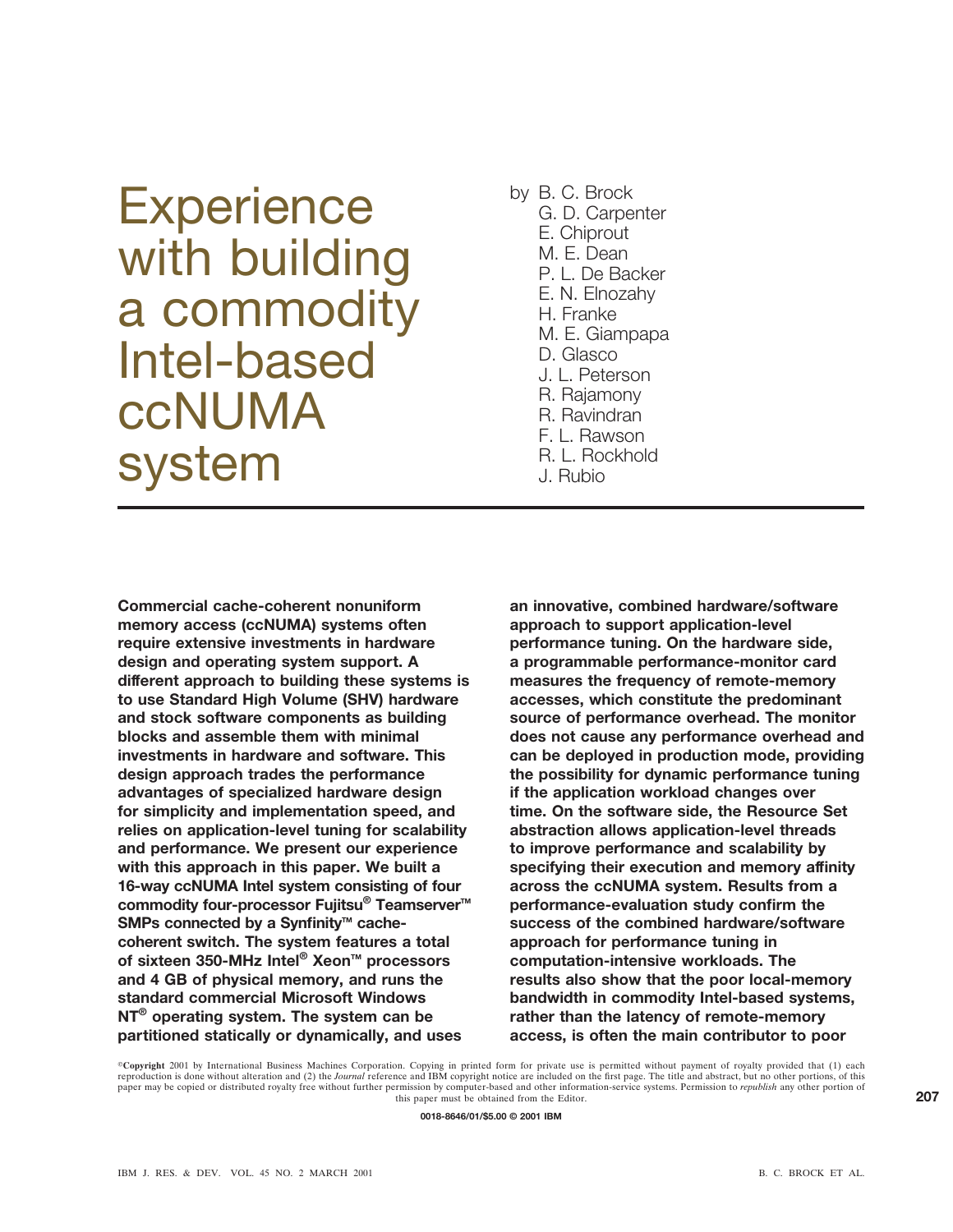**scalability and performance. The contributions of this work can be summarized as follows:**

- **The Resource Set abstraction allows control over resource allocation in a portable manner across ccNUMA architectures; we describe how it was implemented without modifying the operating system.**
- An innovative hardware design for a programmable **performance-monitor card is designed specifically for a ccNUMA environment and allows dynamic, adaptive performance optimizations.**
- A performance study shows that performance and **scalability are often limited by the local-memory bandwidth rather than by the effects of remotememory access in an Intel-based architecture.**

## **1. Introduction**

There is an increasing need for powerful servers to meet the processing demands of modern transaction-processing systems and Internet data providers. Several technologies are available to meet these demands, the most popular of which are clusters and symmetric multiprocessor machines (SMPs) [1]. Clusters are in widespread use because of their cost, reliability, and scalability advantages, but they also require substantial overhead in system management and maintenance. In contrast, SMP systems offer better performance, a simple programming model, and a single system image, which simplifies system management and maintenance. However, SMPs cannot scale beyond a limited number of processors because of technology limitations. Both cluster and SMP technologies are now entrenched in the mainstream of computing, with commercial pressures emphasizing commodity, off-theshelf processors and components. In particular, SMP systems that use Intel\*\* x86 processors and run Windows NT\*\* [2] are increasing in favor because of their low cost, application software availability, and success in the personal computer and workstation markets.

Cache-coherent nonuniform memory access (ccNUMA) systems represent a third approach that overcomes the scalability limits of SMP systems while still providing a single-system image that simplifies management and maintenance [3]. A typical design in such systems uses several SMPs as computing nodes and connects them with a cache-coherent switch that supports shared memory across all processors. Special care is necessary to tune the hardware system for optimal performance. Several commercial systems use this technology [4–9].

There are many advantages to ccNUMA systems, including scalability, ease of management, and workload consolidation leading to reduced maintenance costs. Such systems also offer the option of partitioning the machine for failure containment, workload isolation, and management. However, ccNUMA systems pose several

performance challenges because of their nonuniform memory access times. Internode memory accesses occur when a processor on one computing node requests a cache line that resides on a different node. Such memory transactions span two memory buses and a switch, in contrast to the case of an SMP, in which all accesses occur over a single shared bus, taking the same time to complete. Cache hierarchies can reduce the impact on performance by keeping the data close to the processors that use them. Commercial ccNUMA systems typically deploy a "remote" cache in each computing node, containing the recent references made by the processors in one node to memory banks in other nodes.

Caching techniques can reduce the performance impact on ccNUMA systems only up to a point. There are situations in which an application may be simultaneously writing to two independent regions within a cache line. Such *false sharing* within a cache line causes the coherence mechanism to move the line back and forth between different computing nodes. Additionally, some workloads can exhaust the capacity of the caches and the directory tables that manage coherence. Solving these performance problems is not trivial, and requires substantial investment in hardware and operating system tuning. This paper describes our experience with an alternative approach that simplifies the design and improves implementation turnaround time. It uses commodity hardware and software components as building blocks with minimal additional investments in hardware and software. To mitigate the performance problems, our approach relies on application-level tuning. This paper describes the design and evaluation of a system built using this approach.

We used a cache-coherent interconnect to connect four four-processor SMP nodes [9]. Each node contains four 350-MHz Intel\*\* Xeon\*\* processors and 1 GB of main memory. The resulting system is a 16-way machine that supports shared memory across all processors and aggregates the memories of all nodes into a single system image of 4 GB. Our design builds on top of the individual node design, which includes an additional "processor slot" in the memory bus for hosting a mesh coherence unit (MCU). The MCU module supports memory coherence across a switch.

The node design thus allows extension and scalability, but without any system-level tuning. In particular, it is not possible to add a remote cache or extend the cache hierarchy beyond what is available at the processor level. Also, some arcane instructions that access data across cache lines are not supported. We relied on tuning the application software to overcome these problems. Toward this goal, we have implemented a programmable performance-monitor card to assist programmers in understanding application behavior in the ccNUMA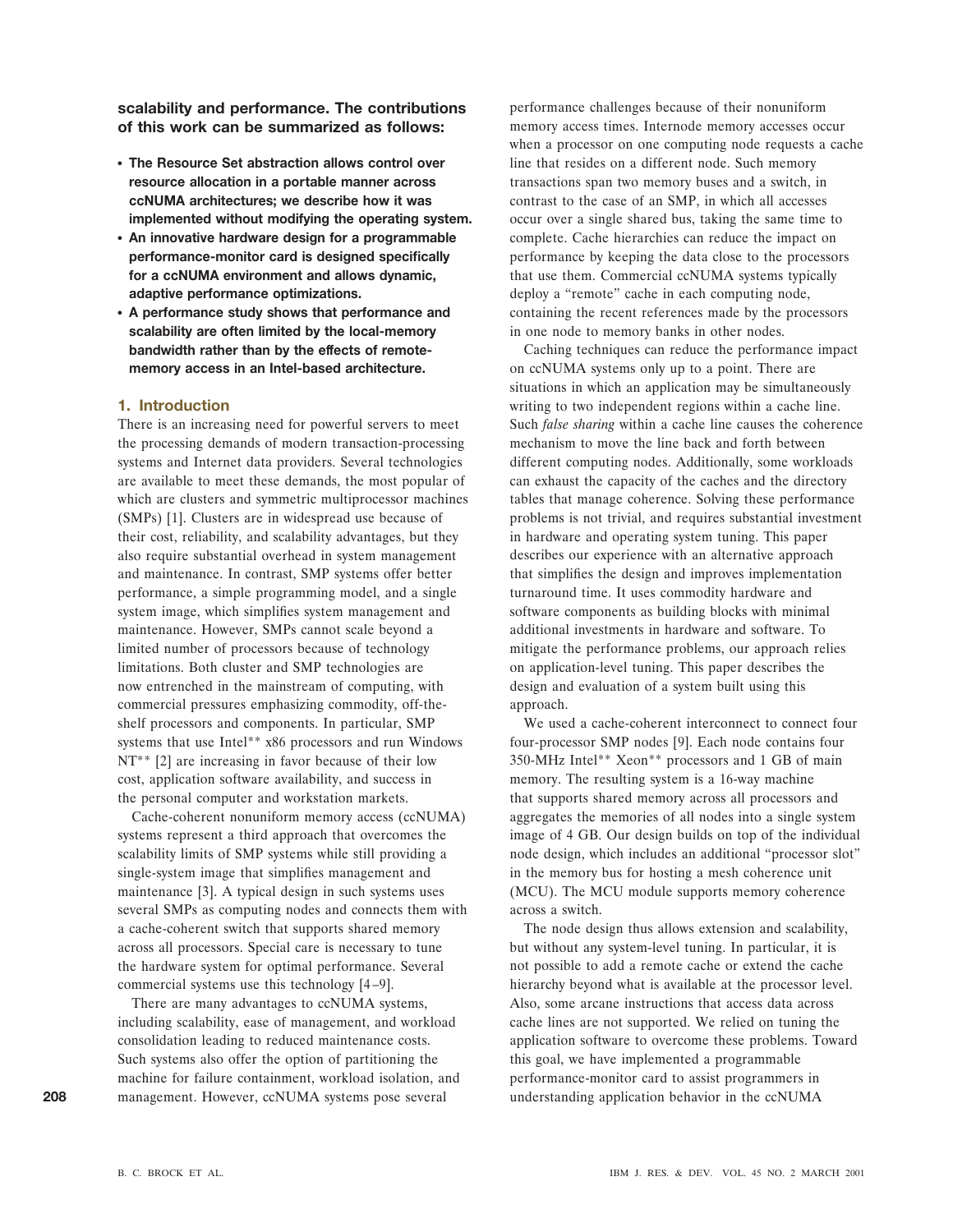platform. The monitor<sup>1</sup> tracks only remote accesses to application-specified regions of main memory. This allows the programmer to detect access patterns that cause performance problems. It does not impose any overhead in performance, and is different from traditional analysis tools based on tracing. While the monitor allows sophisticated dynamic performance adaptation, we have not exploited that feature in the work discussed in this paper.

We ported three operating systems to the prototype: Microsoft\*\* Windows NT 4.0, SCO\*\* (Santa Cruz Operation, Inc.) Unixware\*\* 7.0, and Linux. We focus in this paper on the Windows port. This work was challenging because we had to work around the scalability limitations of Windows NT without having access to its source code. We used the device-driver model for kernel extensions that NT supports, and added several abstractions at the application level to overcome the performance limits of the system. We also extended the Basic Input–Output System (BIOS) and the NT Hardware Abstraction Layer (HAL) to present the operating system with a single system image. These extensions do not require any modifications to the NT source code, and allow Windows NT to treat the system as a single 16-way SMP.

The second major component of our enhancement is an implementation of a Resource Set abstraction (RSet), which allows application programs to control resource allocation to improve performance. The current implementation of RSets consists of a collection of application program interfaces (APIs), dynamic link libraries (DLLs), and a kernel-mode device driver that allows applications to control where memory is allocated.

We used RSets to tune a suite of six parallel programs, and studied the scalability of the applications under different system configurations. Our results also suggest that the poor local-memory bandwidth of the current generation of Intel-based SMPs often has more of a detrimental effect on performance than the latency of accessing remote memory across the interconnect. This result is somewhat surprising, since one would expect the latency of the NUMA interconnect to be the major source of overhead in a ccNUMA system.

The paper outline is as follows: Sections 2 through 4 describe the basic implementation effort, including hardware, performance monitor, operating system support, and the Resource Set abstraction. Section 5 describes the support for partitioning, and Section 6 presents the performance evaluation. The paper concludes with a discussion of related work in Section 7 and concluding remarks in Section 8.





## **Figure 1**

Hardware diagram for the ccNUMA system.

# **2. Basic hardware overview**

## *Basic hardware description*

We used a Synfinity\*\* interconnect switch [9] to connect four Pentium\*\* II-based, Fujitsu\*\* Teamserver\*\* SMP nodes, resulting in a 16-way ccNUMA system. Each node contains four 350-MHz Intel Xeon processors, each with a 1MB L2 cache, 1 GB of RAM, a standard set of I/O peripherals, and a mesh coherence unit (MCU). The MCU provides coherent access to the memory and I/O devices that exist on other nodes. We designed a hardware card to attach the MCU to the Synfinity switch, which connects the four nodes to form the 16-processor system. We configured the switch to provide a bandwidth of 720 MB per second per link per direction in the prototype. The original Fujitsu configuration supports a two-node ccNUMA system, wherein the MCUs of the two nodes are directly connected to each other.

The MCU in each node snoops the node's local memory bus and uses a directory-based cache-coherence protocol to extend memory coherence across nodes. The MCUs exchange point-to-point messages over the switch to access remote memory and to maintain cache coherence over the entire system. The MCU defines a four-node memory map that effectively partitions a standard 4GB physical address space into four areas of 1 GB each, one for each of the nodes in a four-node system. In addition to memory, memory-mapped I/O and I/O port addresses are also remapped to be accessible globally from any processor in the system. **Figure 1** shows a descriptive diagram of the hardware architecture.

#### *The Opium performance monitor card*

#### *Description*

The Opium performance monitor card consists of fieldprogrammable gate arrays (FPGAs) and a  $512K \times 36$ -bit The card name is Opium, an acronym based on Olifant, the internal code name<br>
SRAM memory. Figure 2 shows a simplified block diagram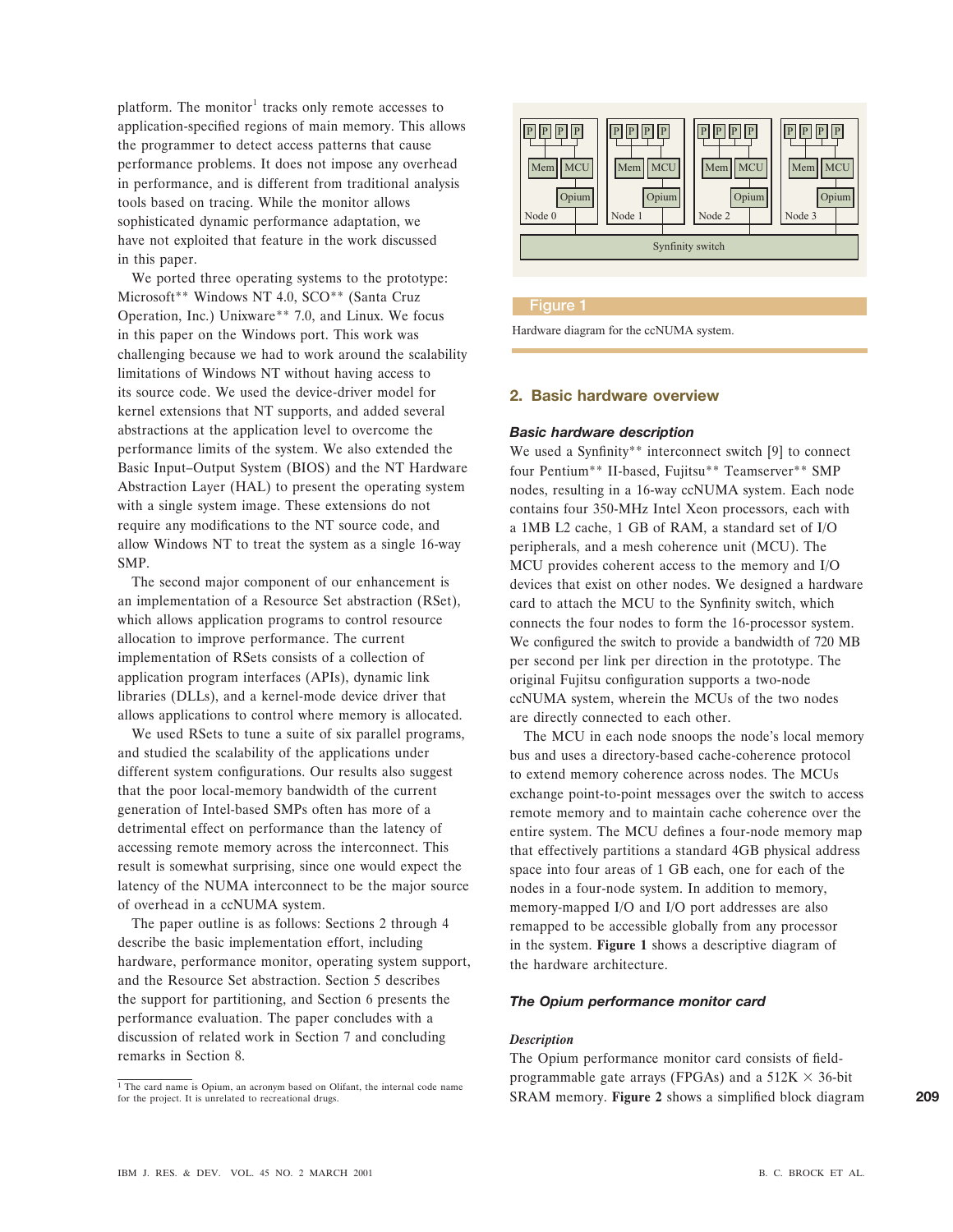

**Figure 2**

Block diagram of the Opium performance monitor board.

of the performance card. The FPGAs contain the necessary logic to capture information about the desired memory transactions on the ccNUMA interconnect; this information is then stored into the SRAM memory. The card has two interfaces. The first monitors the packets that go through the MCU by tapping into the ccNUMA interconnect. The second conforms to the PCI standard and plugs into the PCI bus of a host node. Packet monitoring is nonintrusive and does not affect packet timing; hence, the card monitors the remote-memory accesses that occur among the system's nodes without affecting their performance. The card does not, however, monitor the memory transactions on the local-memory bus on the node where it resides. Incorporating local accesses would have required a more powerful card with substantially greater resources, and it was not clear during the design whether adding this complexity would have been useful in achieving our aim of reducing remotememory accesses.

The PCI interface serves several purposes, among which the most important are mapping the Opium card memory into the main memory of the host node and issuing interrupts to a local host processor whenever the FPGA logic detects the occurrence of a programmable set of events. The card is also programmed through the PCI interface to identify the memory-access transactions of interest that should be monitored, whether inbound to the SMP node, outbound, or both.

The FPGA on the card has 32 programmable filters that allow it to monitor memory references made to specific ranges of physical addresses. An application or the operating system programs a filter by setting five registers within the filter. The registers contain 1) the starting address of the region to be monitored, 2) its size, 3) the

granularity of the measurement, 4) a bit mask of the transaction types to be monitored, and 5) the starting counter within the card memory. Each filter receives a copy of each memory transaction that travels on the ccNUMA interconnect. If a transaction has a type and memory address that match the filter, the latter increments a corresponding counter within the card memory. The base counter for the region specified within the filter and the measurement granularity determine the counter to be incremented. Thus, the programmable granularity within a filter allows the application to count references to multiple page-size memory regions or multiple cache-line-size memory regions. Each of the 512K counters can be programmed to generate an interrupt when a specific number of references occurs. The interrupt is issued as a regular PCI interrupt and given to the host processor. This feature allows the operating system or the application to obtain dynamic feedback about the "hot spots" within the monitored regions on the fly. (We do not discuss this feature or its use further in this paper.)

In addition to the region filters, there are 16 secondary counters, each of which contains a similar filter. These counters are programmed such that they shadow a set of the region counters, and are co-incremented whenever any such counter is incremented because of a given memory transaction. These counters reflect the cumulative counts of accesses to an area of virtual memory that may be allocated to scattered physical pages by the operating system. Moreover, the secondary counters can be programmed to count only a subset of the transaction types that are monitored by the region counters. This way, one can differentiate between read and write accesses to a particular memory region by setting different secondary counters to track each type of memory access.

#### *Optimization methodology*

A programmer can use the Opium board to isolate performance problems caused by nonlocal memory accesses and accordingly control the relative placement of threads and heap memory. The software interface consists of libraries that control access to the Opium card through a regular device-driver interface. During initialization, an application must make an initialization call to the library. As the library allocates memory, it captures the virtual-tophysical mappings (see Section 3) and writes a file that associates application data with its associated physical address (this is also saved in memory). Once the application has completed its initialization, it makes another library call to start the monitoring, specifying the regions to be monitored and the granularity at which the monitoring is to be done. When the application is ready to stop monitoring, it makes a corresponding library call. The result, along with the virtual-to-physical address mappings, is then input to a postprocessing program whose output is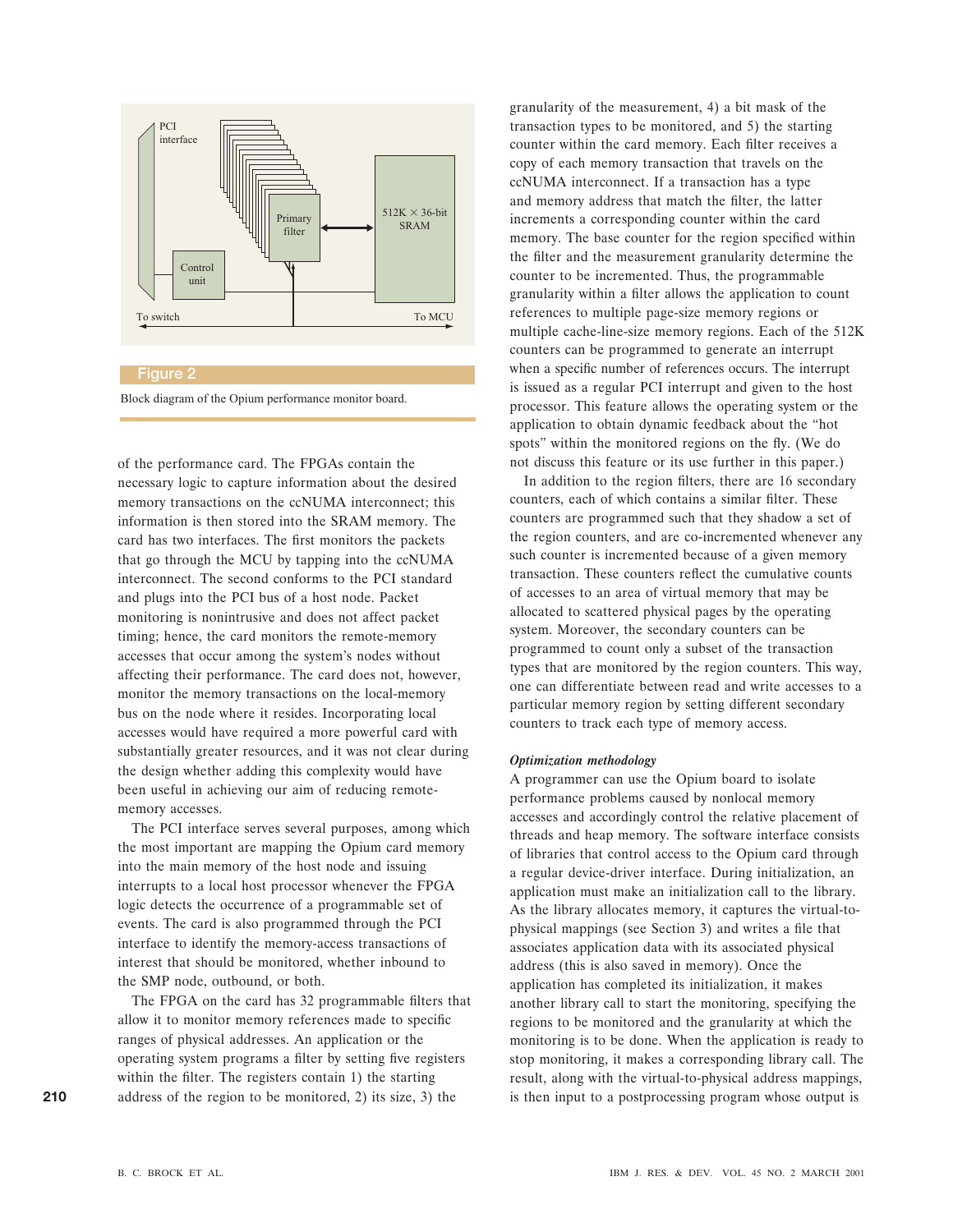a table listing each application data area with the number of references from each node.

The ability to specify variable-sized ranges readily suggests a measurement methodology based on successive refinements. First, start with coarse-grained memory regions such that the granularity of measurement in each region is large, say at the page level. Then, concentrate on the most frequently referenced pages by reducing the number of regions to be monitored and the granularity of the memory areas being monitored while collecting counts on the various parts of the pages. If necessary, we can continue this process down to individual cache lines. This successive-refinement approach is meant for the common situation in which access hot spots are not clearly defined, making it difficult to determine where to initially focus the performance optimization effort.

#### *Analysis*

Unlike many performance-optimization techniques that are used to guide the design of the hardware and the operating system, our focus is on optimizing application software performance after the system is designed. Thus, the performance-debugging methodology we advocate here is different from traditional techniques based on tracing or program annotations. A trace of an application's memory references can identify data-placement problems and performance hot spots [10]. To generate a trace, the application is run, and trace records are generated and stored for each memory reference of interest. Tracing can be done by hardware, e.g., using a logic analyzer, giving rise to no performance perturbation [11]. Alternatively, it can be done in software by instrumenting the application, but the perturbation introduced by the tracing code must be compensated for during postmortem analysis. Either way, tracing memory references generates voluminous quantities of data that are difficult to reduce and complex to map back to changes in program behavior. Furthermore, the management and engineering of these traces are not trivial.

An alternative solution to tracing is to use program annotation. This technique provides affinity in memory access through a combination of compiler analysis and operating system support for data placement. Often, source-level annotations may also be added to provide hints that aid the analysis. This technique tends to be useful when the code is well understood or is amenable to automatic analysis. However, in practice, application complexity makes it difficult to add the appropriate annotations, or makes compiler analysis intractable.

In contrast to tracing and annotation, our solution stresses flexibility, which we achieve through the programmable interface of the Opium monitor. The application or operating system sets the granularity of monitoring within each region, with the granularity

ranging from 2 MB to a 32-byte cache line. Each filter has a range of counters on the card, such that there is a counter for each monitoring unit within the region. The output of the card is a list of the frequencies of remotememory references that occur during monitoring, so that hot spots can be identified by high counts, while "local" memory accesses or those that are fielded by the local caches are identified by low counts.

To summarize, the novel aspects of our work which distinguish it from previous research are the following:

- Flexibility in monitoring through a fully programmable card that can be put under operating system or application control. This contrasts with approaches in which the monitoring granularity is fixed. Our approach also lends itself to a systematic performance-tuning process based on successive refinements.
- Ease of use by avoiding the complex engineering tasks of collecting and maintaining traces, or annotating programs. The histograms we provide can easily be projected on a spreadsheet to reveal access patterns and guide performance tuning.
- A nonintrusive technique, and one that can be applied to production systems without affecting performance.
- Focus on ccNUMA systems and limiting monitoring to remote-memory references. We believe that this choice allows us to concentrate on the most pressing problem in ccNUMA systems.
- Ability to generate performance-related interrupts to enable future research in dynamic performance tuning and adaptation.

These advantages come at some cost. The monitoring system cannot capture temporal changes in the remoteaccess references. Furthermore, since the card resides on the interconnect side of the MCU, it cannot identify the actual processor within a node that is responsible for an access. Nevertheless, our experience has shown that these problems do not prevent the successful application of the approach. Section 6 contains a performance evaluation using this approach.

## **3. Basic software support**

The independent SMP nodes forming the ccNUMA system were designed to function as independent nodes. Thus, each node has its own independent boot program with no preexisting coordination to bring up the system as one unit instead of four independent ones. Additionally, none of the operating systems available to us were designed for this mode of operation, or for supporting ccNUMA. In particular, the operating systems were not designed to handle remote I/O devices, remote memory, or the special mechanisms for sending processor interrupts across the interconnect.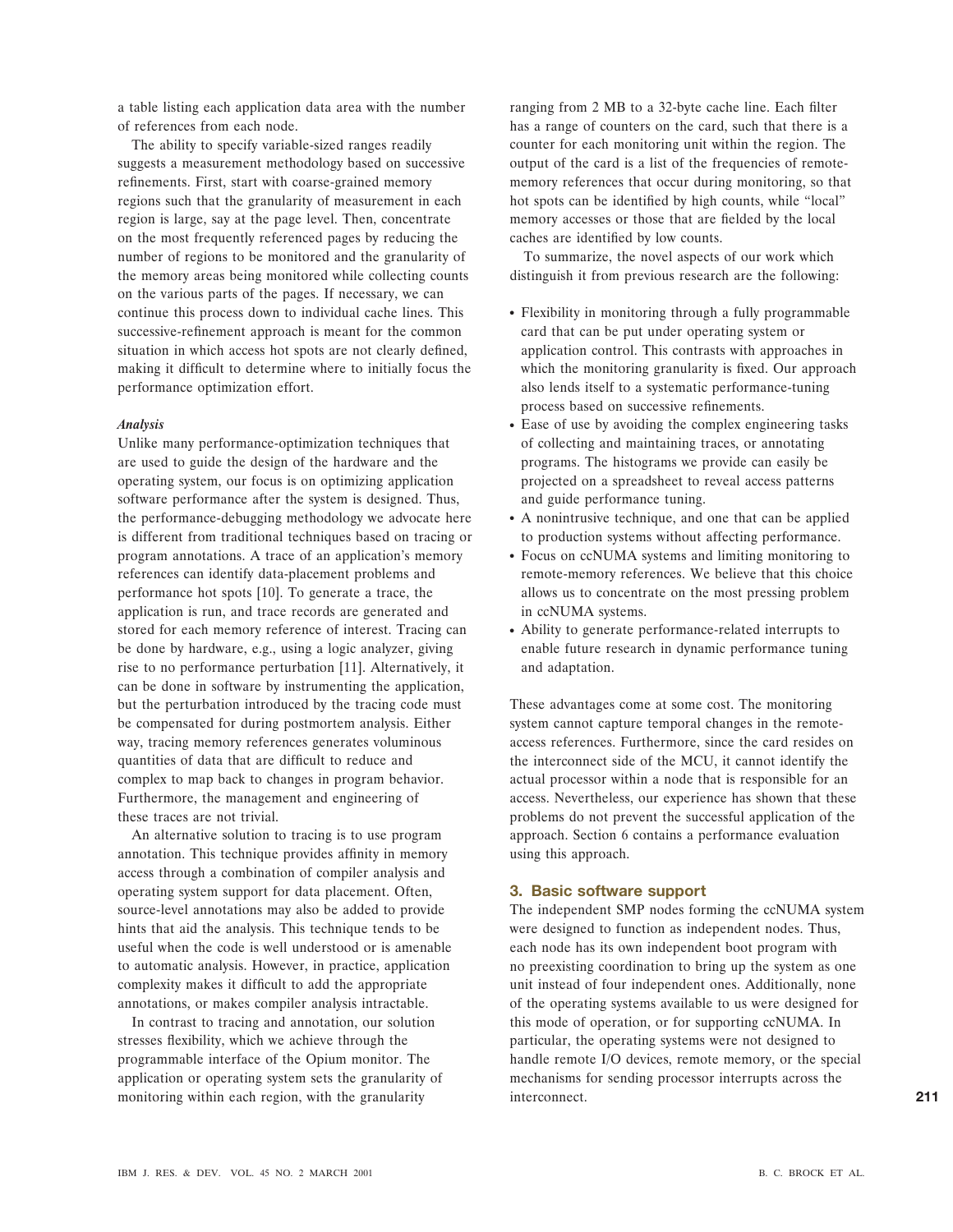We have ported three operating systems to our platform with varying degrees of success. These are Microsoft Windows NT, SCO Unixware, and the Linux operating system from the open-source community. We describe here how we handled the problems and our experience in porting the various operating systems.

## *Extending BIOS, NT support, and Unixware*

We enhanced the Basic Input–Output System (BIOS) and the NT Hardware Abstraction Layer (HAL) supplied by Fujitsu in order to enable Windows NT to run on the 16-processor system (the Fujitsu implementation could support a maximum of two nodes). When powered on, the system begins to boot as four separate SMP systems. After the BIOS code on each node is executed, the system executes our BIOS extension (eBIOS) before booting the operating system. The eBIOS reconfigures the four SMP nodes into one 16-way ccNUMA system. Our modifications to the NT HAL support remote interprocessor interrupts and provide access to remote I/O devices and I/O ports by remapping them as necessary. The combination of the HAL and eBIOS code presents Windows NT with a machine that appears to be a 16-processor SMP with 4 GB of physical memory.

The eBIOS allows the system to be partitioned at boot time into smaller NUMA systems. For example, the eBIOS can partition the system into two two-node systems, each with eight processors and 2 GB of physical memory. Each partition runs a distinct copy of Windows NT. Other configurations for partitioning the 16-way system into separate systems are also possible. The eBIOS can also "deactivate" processors in a node at boot time, allowing us to create nodes with fewer processors for configuration benchmarking purposes.

Porting Windows NT took one team member about two months to complete without any serious problems. We also ported Unixware with comparable effort. Both ports were stable and enabled many benchmarking runs and demonstrations. This is remarkable given the lack of source code for Windows NT save for the HAL. For Unixware, we had access to the source code, and the modularity of the operating system and the strict layering of software modules greatly simplified the port.

## *Porting Linux*

Porting Linux to our ccNUMA system was attractive because of its popularity, the free availability of the source code, and the existence of a large base of users and expertise. However, our experience in porting Linux was not a positive one. It took three team members working more than six months, and we admit that the resulting port is not stable enough to run industry-standard benchmarks. The problems lie in the poor modularity

of the operating system, its outdated technology, and the development process of the open source community.

Linux remains a workstation operating system developed and tested primarily on individual user workstations. By virtue of the large number of CPUs, I/O devices, and large amount of memory present in our system, our hardware stressed many areas of the operating system that were not usually tested. The initial porting efforts concentrated on extending the basic symmetric multiprocessor (SMP) capabilities and the large memory support of the Linux kernel itself. At the time we started the Linux port, Linux on the Intel x86 family supported only 1 GB of RAM. Later, the Linux community removed this restriction and added limited support for ccNUMA operation.

Our progress was slowed by having to keep up to date and cope with the rapid evolution of the Linux kernel. There were two kinds of changes which affected us directly. The first consists of frequent and significant changes introducing a major new functionality or structural change. The second consists of changes which are primarily cosmetic in nature but often are difficult to deal with. For these reasons, we have focused our benchmarking studies and performance evaluation on the Windows NT platform.

# **4. The Resource Set abstraction and its implementation**

Operating systems on SMP architectures try (when other constraints permit) to schedule threads on the same processor on which they have previously executed. Creating an affinity between a thread and its cache footprint in this manner results in good cache-hit ratios. If the performance of a ccNUMA system is to scale as more nodes are added, the operating system must accommodate the variability in memory access times across the system. In particular, a thread's memory allocation requests must be satisfied such that the majority of its memory accesses are served by the node on which it executes. Creating affinity for memory allocations in this manner enables applications to take full advantage of the system hardware by reducing interconnect traffic. Indeed, an application may suffer in performance if most of its accesses are to memory residing on remote nodes.

NUMA-aware applications thus require information about the underlying architecture in order to optimize performance. Applications could, for instance, use this information to colocate threads with the data structures they most often use, thereby reducing the frequency of costly remote-memory accesses. However, this requirement poses two problems: how to represent the information about the underlying architecture, and how to avoid creating platform-specific dependencies in the software that compromise application portability to other ccNUMA systems, including future generations of the current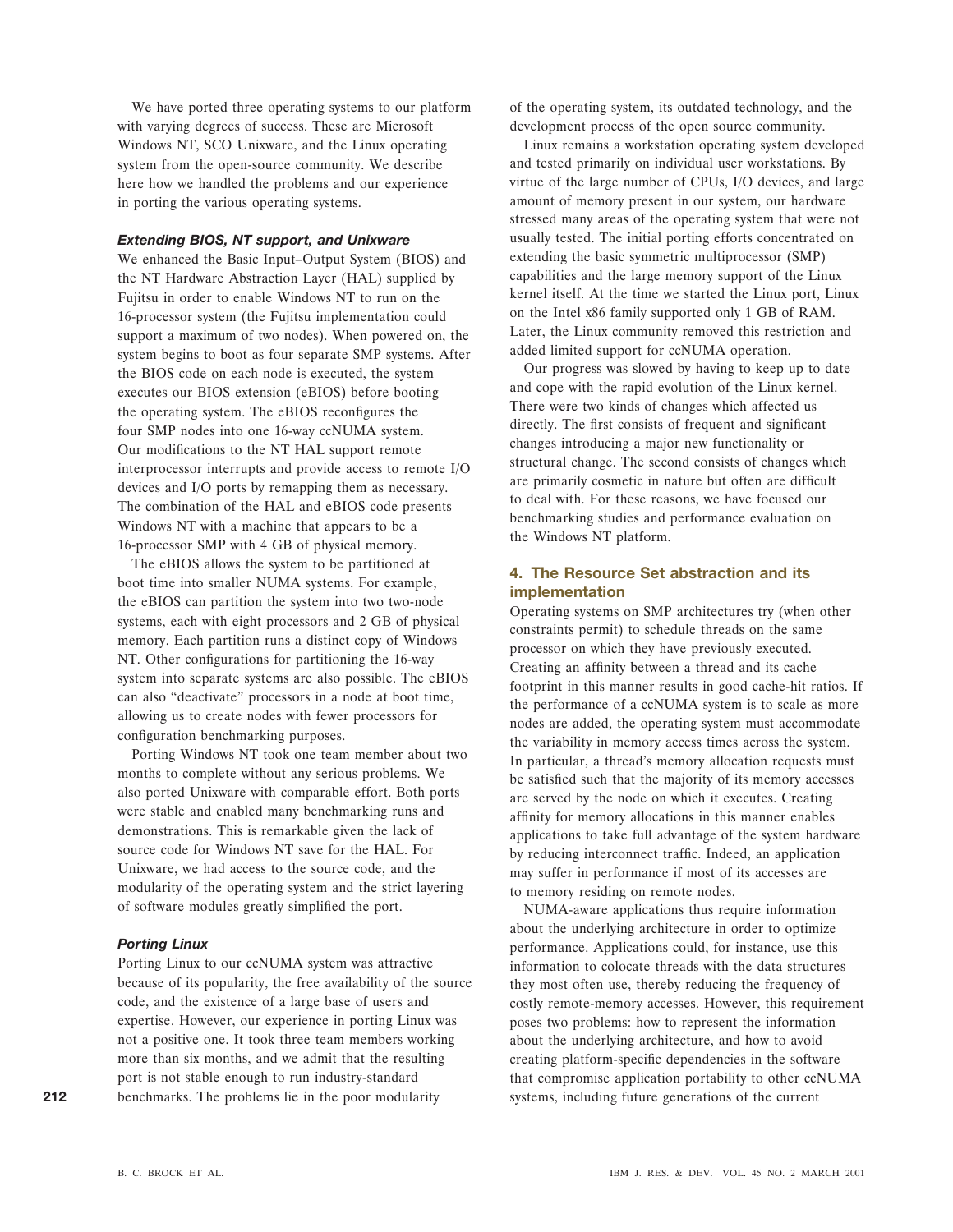platform. The Resource Set (RSet) abstraction solves these two problems. In brief, it intuitively captures the most common characteristics of ccNUMA machines and presents the application programmer with a high-level, portable abstraction. Applications written to this model do not require low-level information about the underlying architecture, and can easily be ported to other ccNUMA platforms. To implement this model, the operating system or application libraries must provide an efficient mapping from the RSet model to the actual architecture.

## *Description*

Intuitively, an RSet groups several resources in such a way that a thread that is bound to a resource set consumes resources exclusively from that set. For example, one can specify an RSet containing the processors and physical memory available to one node. A thread that is bound to such an RSet will execute only on processors in that node, and have its memory allocations backed only by physical memory on that node.

RSets are flexible. They can combine resources in two different nodes, include resources spanning different nodes, contain a partial set of the resources on one node, or any other combination that suits the needs of the application. Furthermore, they can be manipulated using union and intersection operations and can also form hierarchies whereby one large RSet is made to contain several smaller RSets. To simplify the interface, our library provides a global RSet that contains all of the resources in the system. Thus, an application can build additional RSets by specifying subsets of the global one. An implementation must provide the RSet implementation with a mechanism to identify the resources available in the system. For instance, such support can be implemented in Windows NT 4.0 by using an additional call in the HAL.

The RSet implementation provides fine-grained affinity control. Functions in the API fall into the following categories:

- Determining the system configuration.
- Creating and manipulating RSets.
- Allocating virtual memory that is backed by the physical memory contained in an RSet.
- Binding processes and threads to the processors in an RSet.

We have implemented the RSet abstraction using a combination of dynamically linked libraries (DLLs), backed by an NT kernel-mode device driver. Furthermore, we also include a higher-level API which provides a simplified interface to the RSet abstraction that is similar to traditional thread packages. Thus, an application programmer can use the RSet facility indirectly through



# **Figure 3**

Memory affinity support application uses DLL and device driver to bypass operating system and controls memory allocation and placement.

the familiar interface of a thread library, or can access it directly to exercise greater control.

#### *Implementation*

We implemented support for RSets in Windows NT 4.0, which already has processor-affinity support that allows an application to bind threads to particular processors. The RSet implementation uses this feature to provide control over thread placement. Windows NT 4.0, however, assumes that memory is equidistant from all processors in a system, and therefore does not supply any primitives to control memory placement. Adding such support directly to the operating system requires source-code access, so we resorted to using a device driver and DLLs to provide control over memory affinity. The device driver implements the mechanism to control the placement of data in physical memory, while the DLL implements the allocation policies and a high-level, machine-independent abstraction to enhance application portability. This way, the application can organize its data structures so that they will be close to the threads that use them the most.

The device driver is supported by a modified HAL which "hides" a portion of the physical memory on each node from the operating system. The HAL modifies the tables that the firmware constructs at boot time to describe the available memory. The modified tables are then passed to the Windows NT memory-management initialization code. The device driver manages this "hidden" memory as though it were a memory-mapped device. More specifically, the device driver uses Windows NT support routines that map physical memory into ranges of virtual memory. **Figure 3** is a diagram of the implementation.

The DLL implements the RSet interface and additionally exports an API for redirecting standard memory-allocation calls such as *malloc*. Applications use the DLL to issue normal memory-allocation requests,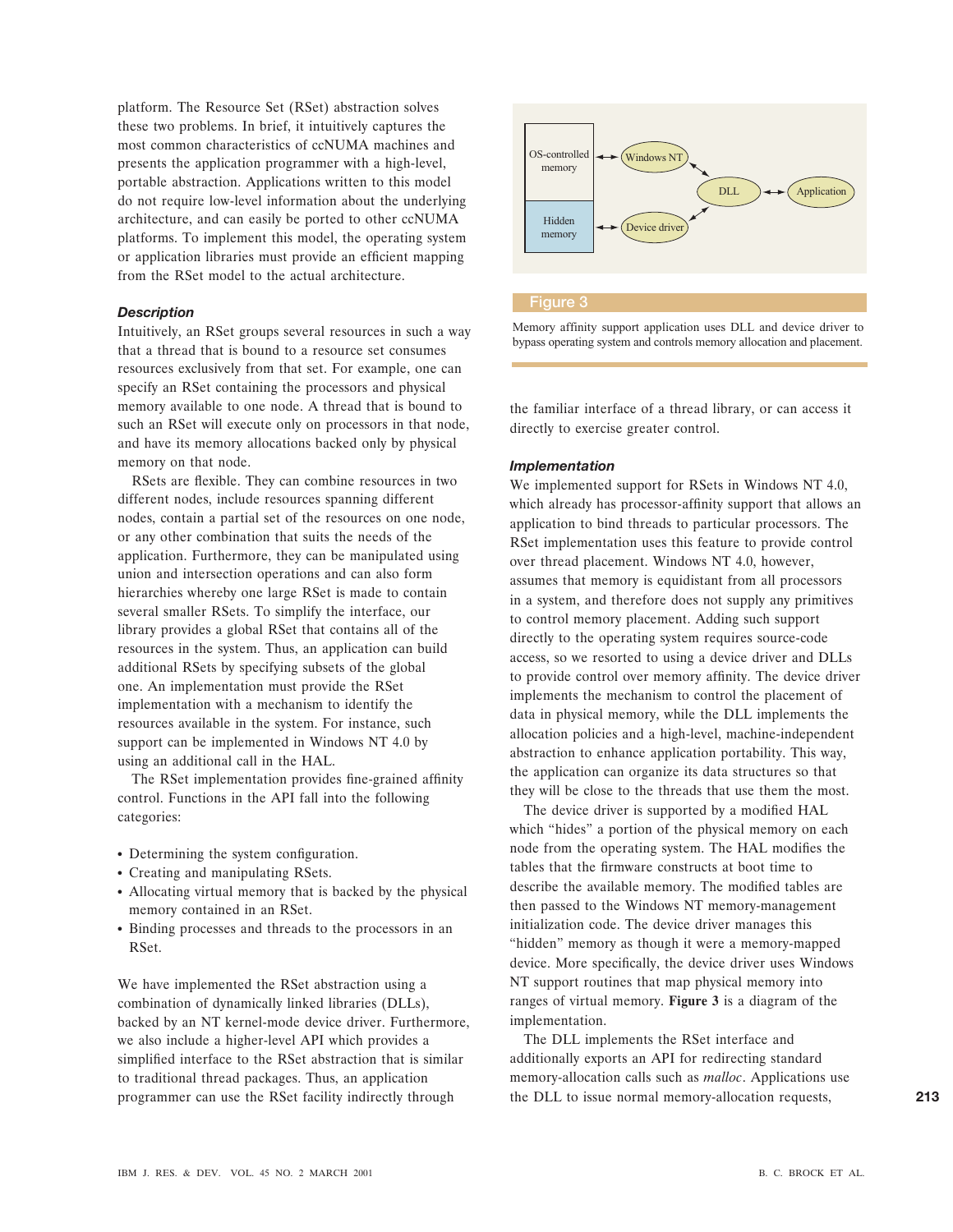which in turn are redirected by the DLL into the device driver interface. According to the policy specified by the RSet, the DLL translates the request to the device driver, which in turn carries out the request.

Thus, the application or middleware embedded in the library itself can allocate memory from a specific node to create affinity between threads and data structures. The "hidden" memory is not subject to paging or movement, since the Windows NT memory manager does not control it. Once memory is allocated, the pages remain locked in physical memory, and the virtual-to-physical translation does not change. Additionally, the device driver ensures that the virtual memory allocated during an application request will be backed by physically contiguous memory. As described in the next subsection, this feature reduces the resources required on the performance monitor card.

#### *Memory-allocation policies*

We have implemented several memory-affinity policies which, along with thread affinity, fix a particular relationship between the processor doing the computation and the memory being referenced. Several policies were implemented for the purpose of experimentation. A complete list of all implemented policies is not relevant to this discussion, so we focus on the most important ones. The first two policies enforce thread affinity, and the remainder, memory affinity. An application specifies one of each.

- 1. *Fill*: In this policy, as many threads are bound to a node as there are processors before we continue to the next node.
- 2. *Round-robin*: In this policy, threads are bound such that the first thread is assigned to the first node, the second thread to the second node, and so on in a round-robin fashion.
- 3. *Float*: With Float memory allocation, there is no enforced affinity. This allocation bypasses the driverbased memory allocator and uses the standard Windows NT memory-allocation primitives.
- 4. *Local*: With Local memory allocation, memory is physically located on the node where the allocating thread is running. This establishes an affinity between the calling thread and the allocated memory.
- 5. *Remote*: With Remote memory allocation, memory is allocated on some node other than the one where the calling thread is active. This policy is useful in performance debugging and experimentation.
- 6. *Striped* (with stride): With Striped memory allocation, each successive page of memory (or a specified number of pages—a "stride") is allocated from the node that is logically next in sequential order, so that the first "stride" pages are from node 0, the second "stride" from node 1, and so forth in a round-

robin fashion. Many programs have the property that their threads use different sections of a common data structure. Striped memory allocation is appropriate for such structures, although to make the best use of them, it may be necessary to pad or insert fill into the data structures to ensure that the threads access disjoint subsets of the pages occupied by the data structure. Also, this policy could be used as a default when the relationship between threads and memory cannot be described.

## **5. Partitioning support**

A principal advantage of a ccNUMA machine is that it offers a single system image across a large number of processors. It is often desirable, however, to partition a large ccNUMA machine into smaller, isolated configurations. Such partitioning is useful for isolating workloads, containing faults, providing high availability, and supporting different operating systems on the same machine [12]. Partitioning thus adds a high degree of flexibility. For example, a banking system may designate a portion of the resources in a ccNUMA machine to serve requests incoming via the Web, while the rest of the machine runs the bank's database. By strictly isolating these two workloads, the configuration eliminates interference in performance between the two applications, and enables them to use two different operating systems if required.

There are two types of partitioning. On one hand, *static* partitioning draws the boundaries between partitions at boot time. The boundaries can be changed only if the machine is restarted. On the other hand, *dynamic* partitioning can change the boundaries between partitions while the machine is running. The second form is a more powerful abstraction than the first, because it provides greater flexibility without affecting the availability of the machine. However, it requires nontrivial support.

#### *Static partitioning*

We introduced extensions to the BIOS to enable the user to control how the machine is partitioned at boot time. To simplify the implementation, the unit of partitioning was chosen to be an SMP node. Thus, it is possible to partition the machine into four independent four-way SMPs, two eight-way ccNUMA systems, one SMP and one twelve-way ccNUMA system, or one eight-way ccNUMA and two independent four-way SMPs, in addition of course to running the entire machine as one 16-way ccNUMA system.

Each SMP starts independently and proceeds until it finishes most BIOS start-up functions. At that point, the BIOS stops and prompts the user to select a partitioning scheme from the configurations described above. After the selection, the various partitions proceed to boot their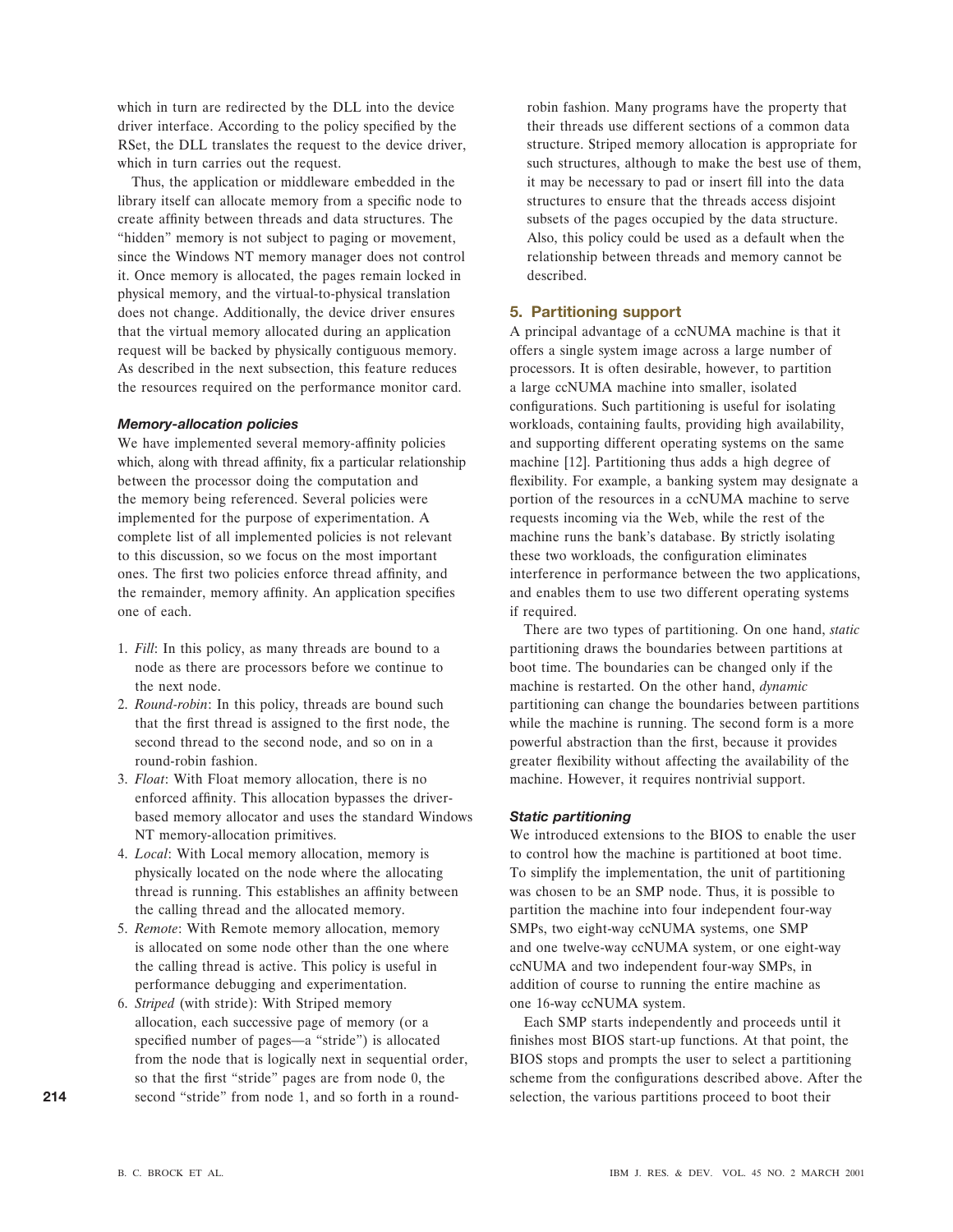respective operating systems. It is important to note that it is possible to reboot one partition or more without affecting the others. Thus, this solution provides a reasonable degree of isolation between partitions.

In retrospect, the advantage of this scheme was its simplicity and practicality. On the other hand, it requires each SMP node to have its own console, and thus negates the "single-system image" advantage of the ccNUMA system. One may argue, however, that a single-system image is incompatible with the notion of running multiple partitions.

Our experience in this regard revealed a serious problem. Windows NT identifies file systems by drive letters. This proved very cumbersome, because the drive letters must be managed so that they appear identical over all of the various configurations. For example, a disk on SMP 2 may be drive "C" for the configuration that contains only this SMP node as an independent partition. This same disk will have a different letter in a configuration where the entire system forms a 16-way partition. Given that each SMP can belong to different partitions under different configurations, some disks will have to be accessible to applications under different drive letters without careful management. Unfortunately, Windows applications do not handle this situation very well. Worse yet, Windows NT insists that there be a drive "C" to store the operating system and boot information. The situation is even more complicated if one attempts to do software striping or exploit the logical volume features of NT over disks that belong to multiple SMPs.

Our conclusion is that Windows NT is not the appropriate platform for supporting partitioned ccNUMA systems, because of its legacy requirement of using drive letters to represent file systems, and its inability to mount these file systems in a portable manner as in UNIX\*\*. The problem seems to be fundamental, and it suggests either using UNIX variants when partitioning is required, or expending considerable resources in managing the drives in an NT system and limiting the possible configurations.

#### *Dynamic partitioning*

Dynamic partitioning is more attractive than static partitioning, since the boundaries for the partitions can be changed while the system is running without rebooting any of the partitions. For example, consider the banking example that we described before. The bank may wish to devote a large portion of its resources to serving user requests at times when demand is high, at the expense of the resources devoted to running the database. At night, it may be useful to move some of these resources back to the database partition when user demand is low. Thus, the additional resources can enable the database to provide more resources for nightly system audits and backups. In the morning, the resources can be shifted in the opposite

direction without shutting down either partition or affecting the availability of the services.

We have selected Linux as the operating system to support dynamic partitioning. This decision was motivated by the availability of the operating system source code, and our earlier experience with Windows NT. It was also necessary to have access to the source code to enable the partition boundaries to move at run time without shutting down the affected operating systems. To simplify the implementation, the partition boundaries are still along the SMP node boundaries, as described in the preceding subsection. Thus, one can move one SMP at a time between configurations. Adding a node requires modifying the cache-coherency control registers within the mesh coherence unit (MCU) to include the added node in the coherence domain of the receiving configuration. The next step is to search the memory of the added node for the configuration tables that identify its associated resources (CPUs, memory, I/O buses). The kernel data structures of the receiving configuration are then modified to reflect the additional resources, while the CPUs in the added node run through the boot phase, during which the local timers of the added CPUs are synchronized with those of the receiving nodes. The added CPUs then enter the scheduling loop to begin executing application processes.

When a node is deconfigured, we first eliminate its CPUs from the affinity masks of all existing processes and force a reschedule. This step is necessary to prevent an application process from being scheduled on a CPU that will no longer be available to the system. The next step is to disassociate the memory to be deconfigured from the coherency domain of the existing configuration. Thus, future accesses to the deconfigured memory will not interfere with the existing configuration.

Some restrictions to the above scheme are necessary because of the Linux operating system. Deconfiguring the memory of a node requires that all usage of the memory on that node be eliminated. Since the Linux operating system requires zero-based addressing of the physical memory, and it places many of its kernel's data structures in the low-address range, removing the "first" node is very difficult. Removing a different node from the memory point of view is accomplished by first ensuring that no further memory is allocated from that node. Then all process page tables are scanned to identify whether any of the mapped pages fall into the memory range to be deconfigured. If so, the relevant pages are unmapped, and their contents are copied into pages that will continue to belong with the existing partition. The newly allocated pages are mapped to replace the deconfigured pages. If a new page cannot be allocated at that point because of memory pressure, the target page is paged out. Removing memory would be substantially more difficult to accomplish if it were to reside in the first node. Since such memory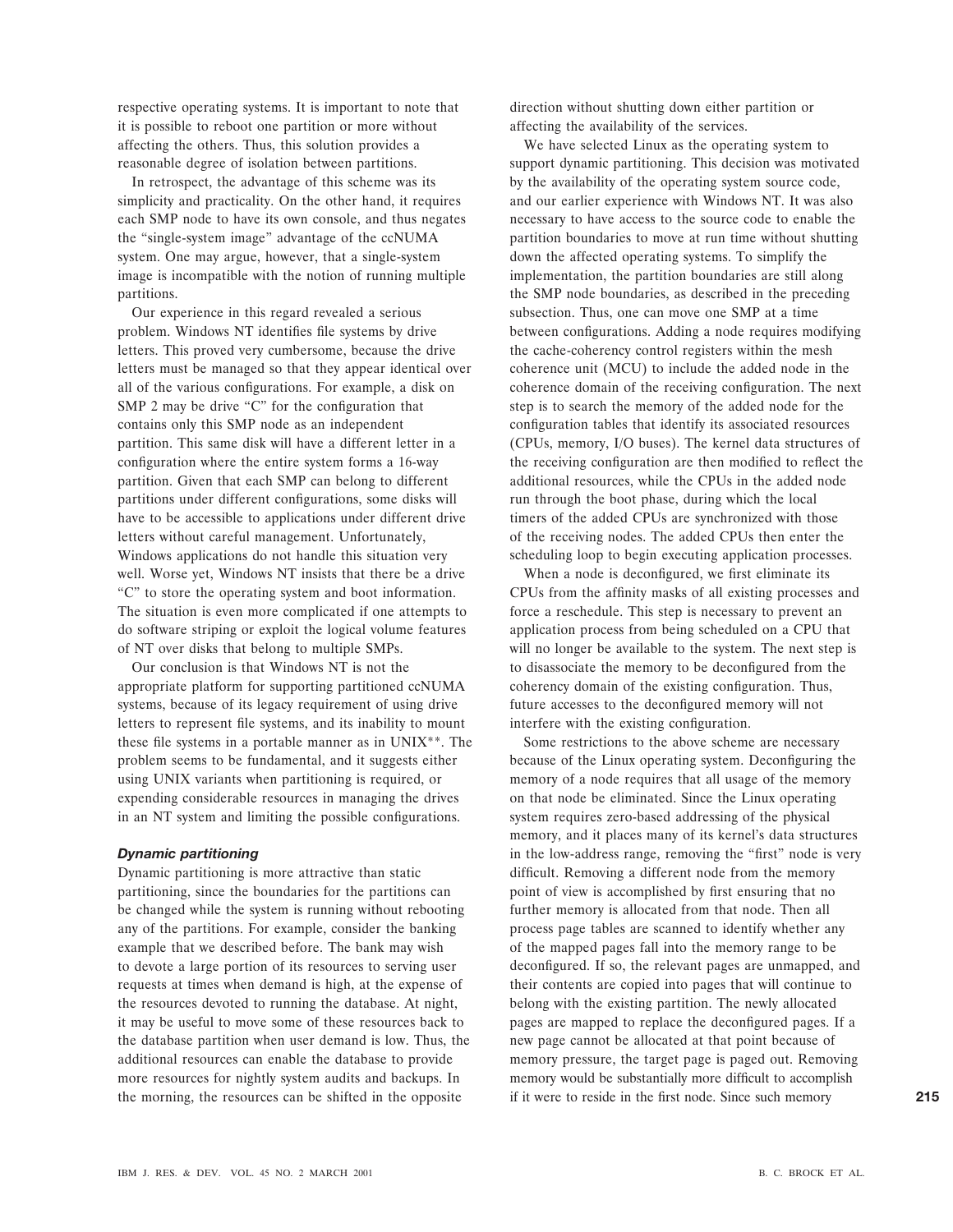

## **Figure 4**

Architecture for global resource migration.



#### **Figure 5**

Local vs. remote memory access for two configurations.

can be assigned anywhere in the kernel (e.g., device-driver usage, internal data structures for process table), one would need to track the usage of each page and require a callback for the memory to be freed, which at this point is not provided in Linux.

The overall dynamic resource-migration capabilities of an operating system are an integral part of an overall system, where a global resource manager (GRM) monitors resource utilization and determines how resources should be assigned to the various partitions (dependent on goals set forth for the entire cluster) and when resources must be migrated. **Figure 4** shows this architecture.

## **6. Performance evaluation**

Our performance evaluation consists of three parts. First, we report the component costs of simple operations

using synthetic tests. The results of these tests provide a foundation for understanding the results of more complex applications. Second, we report on the performance of several applications from the Splash-II benchmark [13], a computationally intensive benchmark widely used to test the scalability of shared-memory systems. We used the Opium board to tune applications, resulting in generally good scaling. Finally, we report on the performance of Web-oriented benchmarks. This result shows that the poor local-memory access performance of Intel-based SMPs limits the performance of larger ccNUMA configurations.

## *Synthetic tests*

The synthetic tests measure the ratios of local to remote memory access latencies and bandwidth. We ported and instrumented several benchmark programs from the Hbench-OS and Lmbench suites [14, 15], using native Win32 calls to replace C library routines on the paths being measured. Additionally, we extended the benchmarks by adding control for memory and thread affinities and reporting on the performance of memory accesses under different NUMA configurations.

#### *Local vs. remote memory latency*

We used three single-threaded C applications to measure memory latency:

- *BwMemCp* uses the Win32 MemoryCopy() call to copy one area of memory to another.
- *BwMemRd* reads and sums an area of memory.
- *BwMemWr* writes to an area of memory.

The programs were compiled with Microsoft Visual Studio\*\* 6.0 (SP3), with all optimizations available to the "release" configuration. Each program was executed in two modes. In the local mode, the thread is bound to a specific processor, and all data structures are allocated using the local-memory allocation policy. The remote mode uses the remote-memory allocation policy. We tested two different NUMA configurations. The fournode configuration uses all four nodes and the switch. The two-node configuration uses two nodes with a direct connection between their MCUs.

**Figure 5** shows the ratios of remote to local-memory access times (determined using the Intel processor performance counters) for the three benchmark programs. In the two-node system with a direct connection between the MCUs, remote-memory accesses take two to three times longer to complete than local accesses. Introducing the switch to scale the system to 16 processors almost doubles the latency of remote-memory accesses. In the worst case that we measured, a factor of 6 slowdown was observed. These results quantify the penalty for careless or uncontrolled memory placement in our architecture,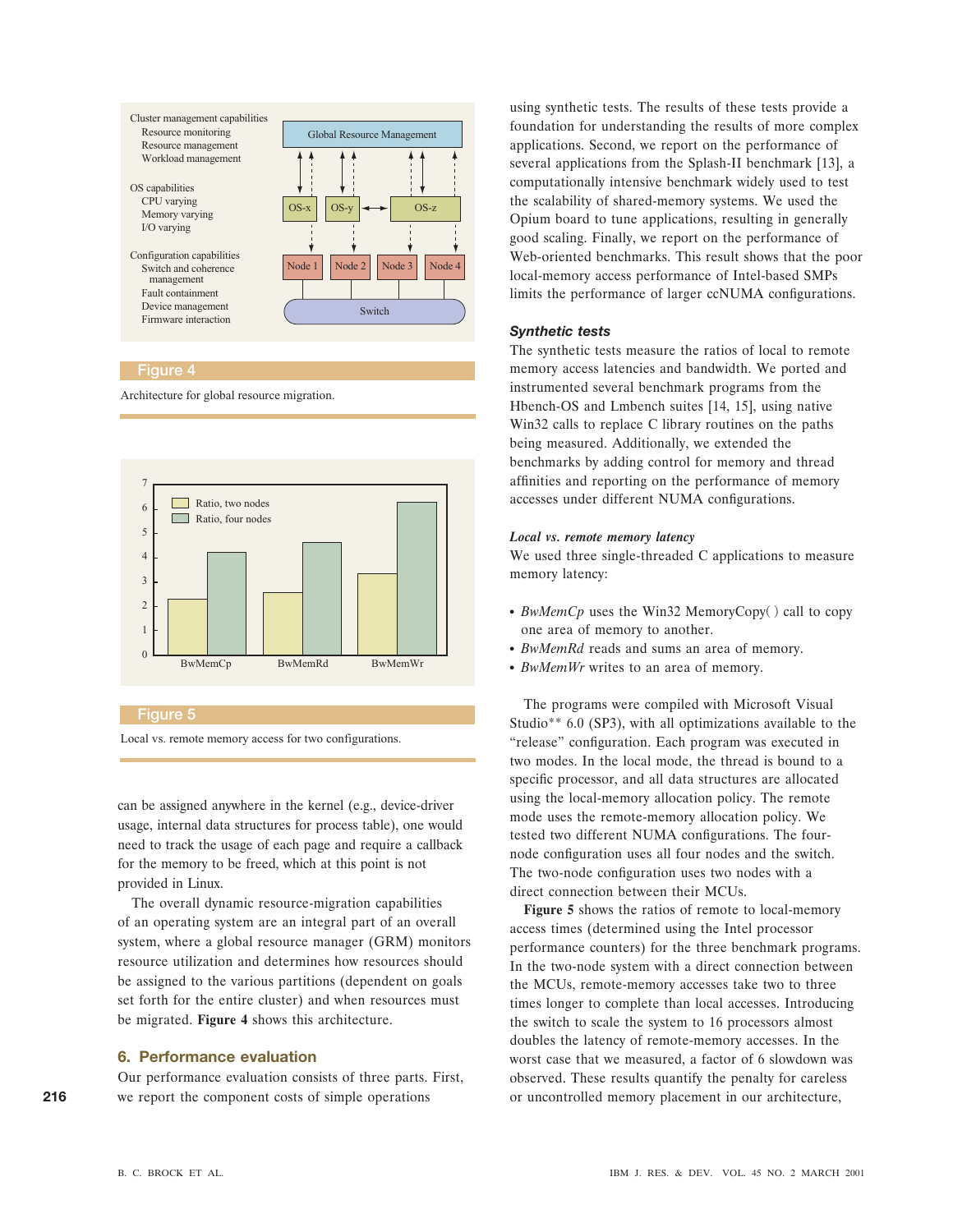and confirm the necessity of software tuning in the absence of a remote-memory cache.

#### *Local-memory bandwidth*

During our measurements, we noticed several anomalies in which some programs would perform better if executed with a small number of threads (4 to 8) spread over the NUMA system, than they did on an SMP [16]. We report on some memory bandwidth tests on the basic SMP to quantify the performance of the basic nodes. For this purpose, we used multithreaded versions of the programs described in the preceding subsection: *BwMTMemCp*, *BwMTMemRd*, and *BwMTMemWr*. All programs were run on a single SMP node, with versions that used one, two, and four threads with the threads bound to different processors. We measured the rate at which each version was able to perform the various operations, as measured by the Intel performance counters.

**Figure 6** shows the results. We measured the number of bytes per second processed by each program and normalized the operation bandwidth with respect to the single-thread case to show a speedup factor. Our measurements show that the performance does not scale with the number of processors on the bus. Contention for the local memory banks is the main reason for this problem. We expect this problem to last for some time because the planned increases in bus and memory bandwidth for SMPs do not match the projected increases in processor speed.

#### *Local vs. remote memory bandwidth*

We also used the programs described in the preceding subsection to test the ratios of local versus remote memory bandwidth in order to measure the penalties associated with the additional hardware and coherence protocol in the four-node case. We used the four-thread versions in which the threads are bound to different processors in one node. We tested two memory-allocation configurations: local allocation and remote allocation. **Figure 7** shows the results when the operation bandwidth is normalized to the local-memory allocation policy. The measurements show that for these benchmarks, the operation bandwidth is reduced as much as 40% if memory is allocated remotely. For one program, BwMTMemWr, there was no noticeable difference between the two cases. Now, recall that this program saturates the local memory and does not allow for any scaling within one node. The same behavior dominates in this case, and even when memory is allocated remotely, the bandwidth is effectively dominated by the local bus contention for memory, and for the contention on the local buses of the remote-memory bank. This result shows that the lack of scalability within a node may often mask the performance penalty of remote-memory access. This



#### **Figure 6**

Local memory bandwidth for three programs.



#### **Figure 7**

Local versus remote memory bandwidth for three programs.

calls for ccNUMA designs with a smaller number of processors per node and a switch capable of connecting a large number of nodes to obtain good scalability.

## *The Splash-II benchmark*

We conducted a detailed study of six applications, five of which are from the Splash-II benchmark suite [17]. The purpose of this study is to understand the effectiveness of the RSet implementation when it is used along with the information provided by the performance monitor card. The methodology examines the application to profile important data structures and uses the Opium card to determine how they are accessed by its threads. The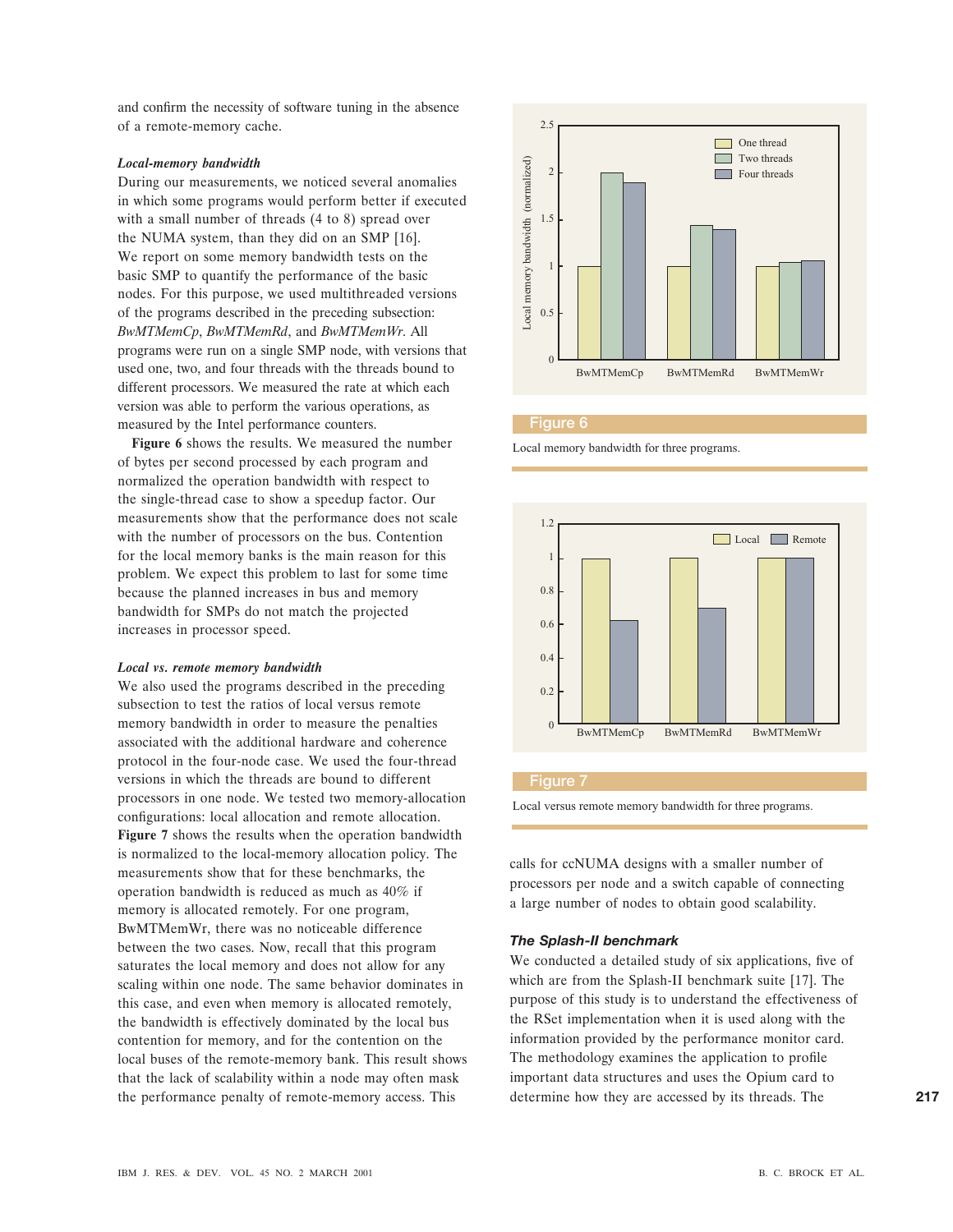

information is analyzed, and an RSet is then used to enforce affinity policies that locate the threads near the data structures that they use most.

#### *The application suite*

The study presented here uses five applications from the Splash-II benchmark and a legacy implementation of the three-dimensional fast Fourier transform (3DFFT). The applications from the Splash-II benchmark are Waternsquared, Water-spatial, Ocean-contiguous, Barnes-Hut, and FMM (a preliminary version of this study has been published elsewhere [16]). All applications were compiled using the Microsoft Visual  $C++** 6.0$  compiler. A detailed description of the applications follows:

- *3DFFT*: This application implements a three-dimensional FFT. There are several large arrays that are shared by various threads and passed by reference. This program appears to have been written originally in Fortran and converted to C at a later date. Consequently, the sharing patterns and the program logic are obscure.
- *Ocean-contiguous:* Ocean studies large-scale ocean movements based on eddy and boundary currents. The contiguous version implements the grids as threedimensional arrays. This data structure allows partitions to be allocated contiguously and entirely in the local memory of processors that "own" them, enabling data locality to be enhanced.
- *Water-nsquared:* Water-nsquared simulates molecular dynamics. The threads within this application allocate many small objects that are scattered throughout the address space and are linked with one another through complex data structures.
- *Water-spatial:* Water-spatial also simulates molecular dynamics. While the nsquared implementation uses an  $O(n^2)$  algorithm, the spatial version imposes a threedimensional grid on the problem domain, resulting in an  $O(n)$  algorithm that is more efficient for larger numbers of molecules. From a performance-debugging perspective, the two versions use different data structures and are fundamentally different applications.
- *Barnes-Hut:* This application simulates the interaction of a system of bodies in three dimensions using a hierarchical *N*-body method. The main data structure is an Oct-tree representation of the computational domain. The leaves of the tree contain the bodies, while the internal nodes represent cells in space.
- *FMM:* The fast multipole method (FMM) simulates a system of bodies in three dimensions over a number of time steps. FMM uses the same major data structures as Barnes, but operates on them differently. In particular, the tree representing the computational domain is traversed only once up and down per time step, regardless of the number of bodies, and the accuracy is controlled by how accurately each interaction is modeled.

#### *Performance-debugging methodology*

Our generic performance-debugging methodology was to first set up the Opium card to collect information about the entire address space of the application. We programmed Opium to monitor all outgoing accesses from each node and refined this process on the basis of the collected information. We provide additional details on our methodology below.

For applications with array-based data structures (3DFFT and Ocean), we started with a fairly coarse monitoring granularity and then zoomed down to the level of cache lines when required. In general, this is the preferred mode for performance-debugging applications with regular access patterns. For instance, in 3DFFT, we programmed only one Opium filter to match all remotememory references (read or write) starting from the beginning of the heap, with a granularity of one memory page. **Figure 8** shows the results from the 3DFFT initial phase, with two threads working on the program. (We show the pattern for two threads for simplicity and clarity. The discussion covers the cases of four, eight, and sixteen threads that we measured.) As can be seen in the figure, the data structures are laid out in a uniform manner, even though the program structure did not reveal this pattern easily.

The results suggest that the address range consists of six subranges, where the first and fifth are predominantly accessed by thread 1, and the second and sixth are predominantly accessed by thread 2. The third and fourth ranges are shared by the two threads and contain many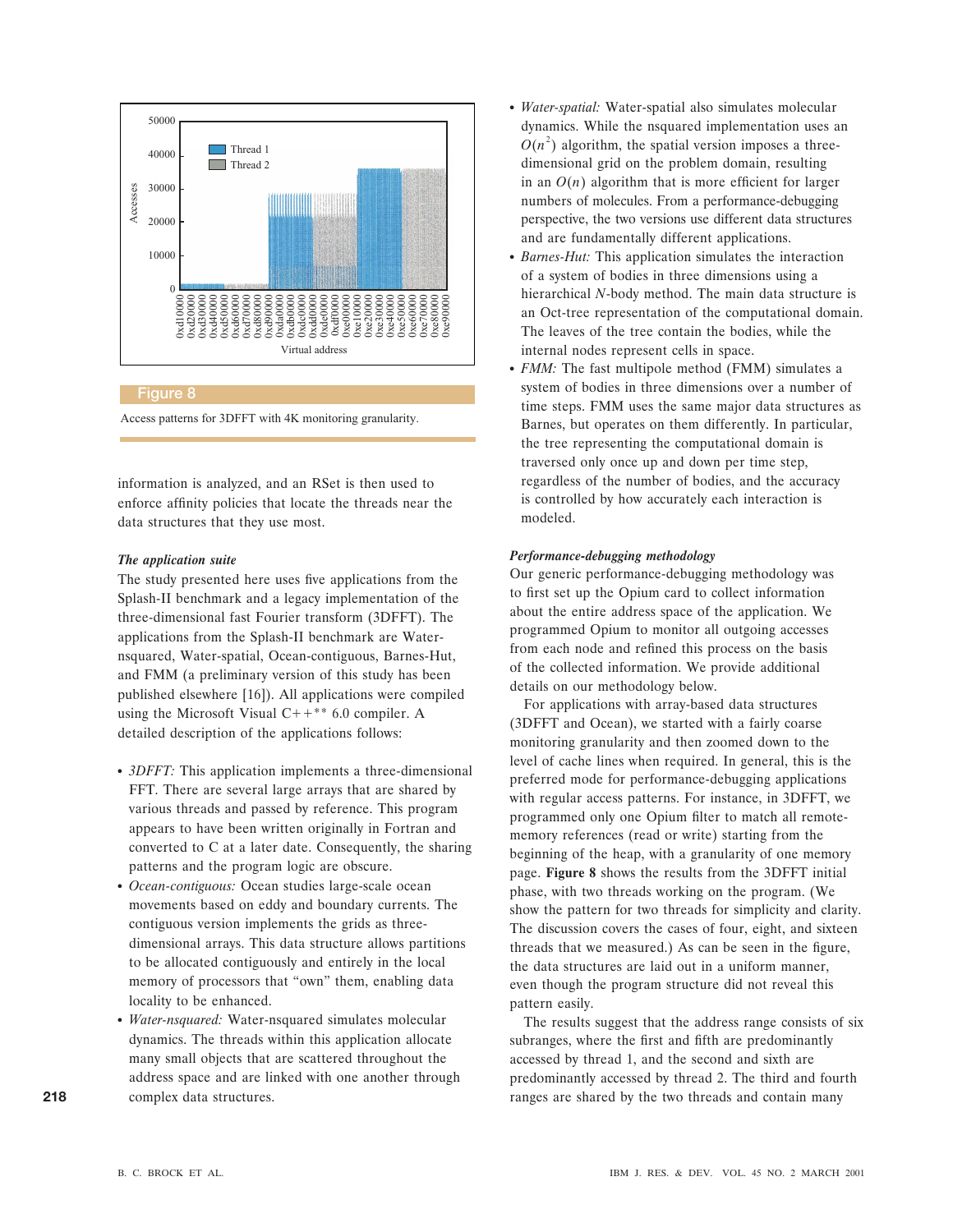

Refined monitoring for 3DFFT at 32-byte cache line size.

hot spots. Following the measurement methodology that we outlined earlier, we then zoomed on the contested area to identify the level of sharing that was taking place.

**Figure 9** shows the results of the second phase of measurements, where the granularity was set to a 32-byte cache line size, with focus on the fourth area. The results identify a level of sharing in which thread 2 dominated the accesses. Combining the results of this phase with the initial results, the Opium card created the case for an allocation pattern that matched the application. Thus, instead of modifying the application, we modified the way memory was allocated to match the application's need. The only alternative was to substantially restructure the application, which was undesirable.

We were able to use a similar process to ascertain the data access patterns in Ocean. The contiguous version of Ocean contains a large number of arrays that are accessed by the different threads during execution. The Opium card showed that these data structures were divided among the threads in bands of rows and that interthread sharing occurred at the edges of the bands. With this information, we were able to redistribute the data structures so that each band was allocated with memory local to the node on which the corresponding thread was executing.

For applications with complex data structures (Waterspatial, FMM, Water-nsquared, and Barnes-Hut), our initial performance-debugging attempts revealed that the data structures were being uniformly accessed by all of the threads. To obtain further information, we therefore padded the structure elements to cache-line boundaries, permitting us to correlate the Opium information to specific data-structure elements. This method of

performance debugging is well suited to applications with irregular access patterns. We illustrate our approach in greater detail using Water-spatial as an example.

In Water-spatial, the computational threads make a large number of small memory-allocation requests. This pattern results in fragmentation of the virtual (and physical) address space among the various threads in the application. By analyzing the data (not shown here because of space limitations), we quickly found that it was necessary to map the actual virtual addresses to the data structures being monitored in order to determine the best way of optimizing the applications. To do so, for each memory-allocation request, we recorded the calling thread identifier and the location in the program where it was made. This information was then used in addition to the Opium performance counter results to define the identities of the dynamic data structures allocated. The study quickly revealed that most of the water molecules would remain within the zone "assigned" to the thread that created it. Thus, by simply adjusting the memory-allocation policy to use the local allocation (i.e., the data comes from the node on which the calling thread is running), we were able to improve data-access locality. We used a similar technique for Water-nsquared.

In Barnes-Hut, using Opium, we were able to quickly discover a set of arrays that were being accessed by the threads in a partitioned manner, even though all of the arrays were allocated by the master thread during initialization. We partitioned these arrays among the threads, allocating each partition from the memory that was local to the executing thread. We used a similar technique for FMM. For Barnes-Hut, subsequent analysis using Opium revealed that accesses to the main particle data structure were distributed irregularly among the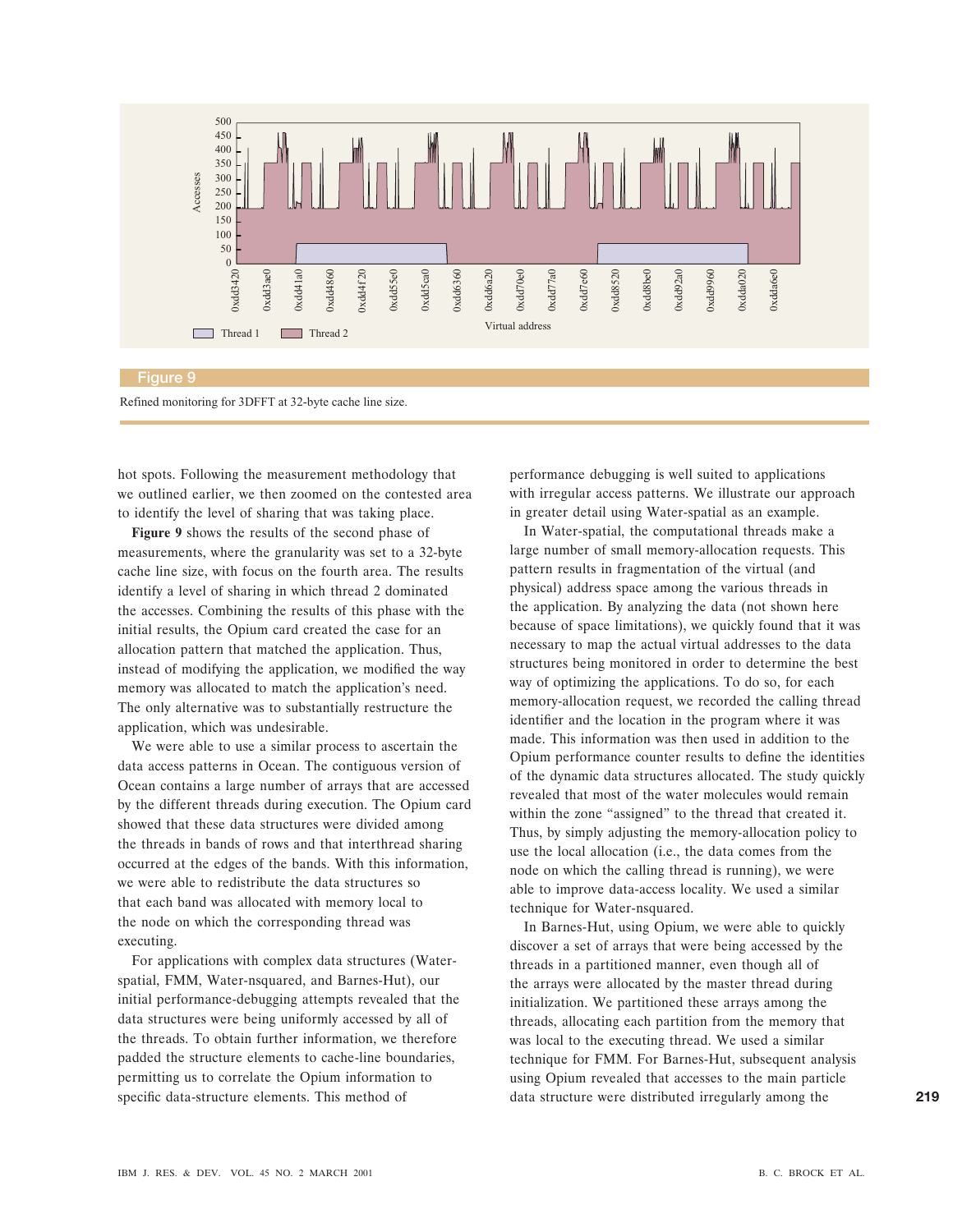

Application speedups before and after data reorganization.

various threads. In order to obtain more information, we padded the data-structure elements so that each element occupied a single cache line. Opium then revealed that the data-structure elements could be divided into two sets a heavily accessed set and one for which there were substantially fewer accesses. At this point, we were unable to obtain further information without examining the program. However, we examined the program solely with respect to the "important" data-structure elements as identified by Opium. We were then able to ascertain a grouping for the structure elements that minimized the number of cache-line transfers.

#### *Performance impact*

In the section we discuss the performance impact of our data restructuring. **Table 1** shows the parameters for each program execution. The program parameters were chosen such that the total datasets would not fit into the L2 caches of all 16 processors.

**Figure 10** shows the speedup of each application, before and after the data-structure reorganization derived using Opium. All speedup numbers were measured with respect to a single-threaded execution performed using the local memory-allocation policy. With the exception of Barnes-Hut, there are two bars for each application. The "orig" bar shows the speedup for a 16-thread execution with the striped memory-allocation policy with a stride of one page. With the lack of affinity information, this allocation is reasonable as a base case. The "reorg" bar also shows the speedup for a 16-thread execution, but with the datastructure allocation reorganized as recommended by the Opium analysis. For Barnes-Hut, we show an additional bar called "extra," in which we examined the program source armed with the Opium findings to regroup the program data-structure elements.

Table 1 Program parameters.

| Application      | Parameters                        | Sequential<br>execution<br>time(s) |
|------------------|-----------------------------------|------------------------------------|
| 3DFFT            | $128 \times 128 \times 128$ array | 170.58                             |
| Ocean-contiguous | $514 \times 514$ grid             | 17.44                              |
| Water-spatial    | 32K molecules, 5 time steps       | 178.96                             |
| <b>FMM</b>       | 64K particles, 10 iterations      | 52.06                              |
| Water-nsquared   | 9261 particles, 5 time steps      | 1269.9                             |
| Barnes-Hut       | 128K particles, 4 time steps      | 160.82                             |

The first point to note about the speedup figure is that for some applications, data restructuring has a radical impact on performance. For 3DFFT and Ocean, performance is more than doubled as a result of allocating memory locally. For FMM and Water-spatial, the performance improvement is much less dramatic, and the improvements are negligible for Barnes-Hut and Waternsquared.

To explain the variation in performance improvement, we present in **Table 2** the distribution of memory accesses observed during program execution. The first two columns show the number of accesses made by the 16 processors (processor  $\rightarrow$  L1 cache) and that made by all of the L2 caches in the system (L2 cache  $\rightarrow$  memory). The next three columns show the number of request packets, response packets, and total packets in the network interconnecting the nodes. The last column presents the total amount of network traffic in bytes per second of application execution time. $^{2}$  This is the average interconnect bandwidth consumed by the application. The "orig" and "reorg" versions show these characteristics for the original and the reorganized version of the application. As discussed earlier, Barnes alone has an "extra" row.

The number of accesses made by the processors varies among the different versions of the applications. We implemented synchronization operations through userlevel spin locks. The NT-provided synchronization constructs are highly inefficient and also make it difficult to understand application performance. Due to the suboptimal data-structure layout for the "orig" versions, the processors reach the barrier synchronization points in the program at different times. This causes the early processors that reach a barrier first to execute substantially more spin operations than the later ones. In the "reorg" versions of the application, the processors reach barriers at more or less the same time, leading to a small number of barrier spin operations. Spin-waiting at the barriers is particularly high in the case of Waternsquared, where some threads take much longer to reach the barriers than others.

<sup>&</sup>lt;sup>2</sup> Request packets take up 16 bytes, while response packets take up 48 bytes.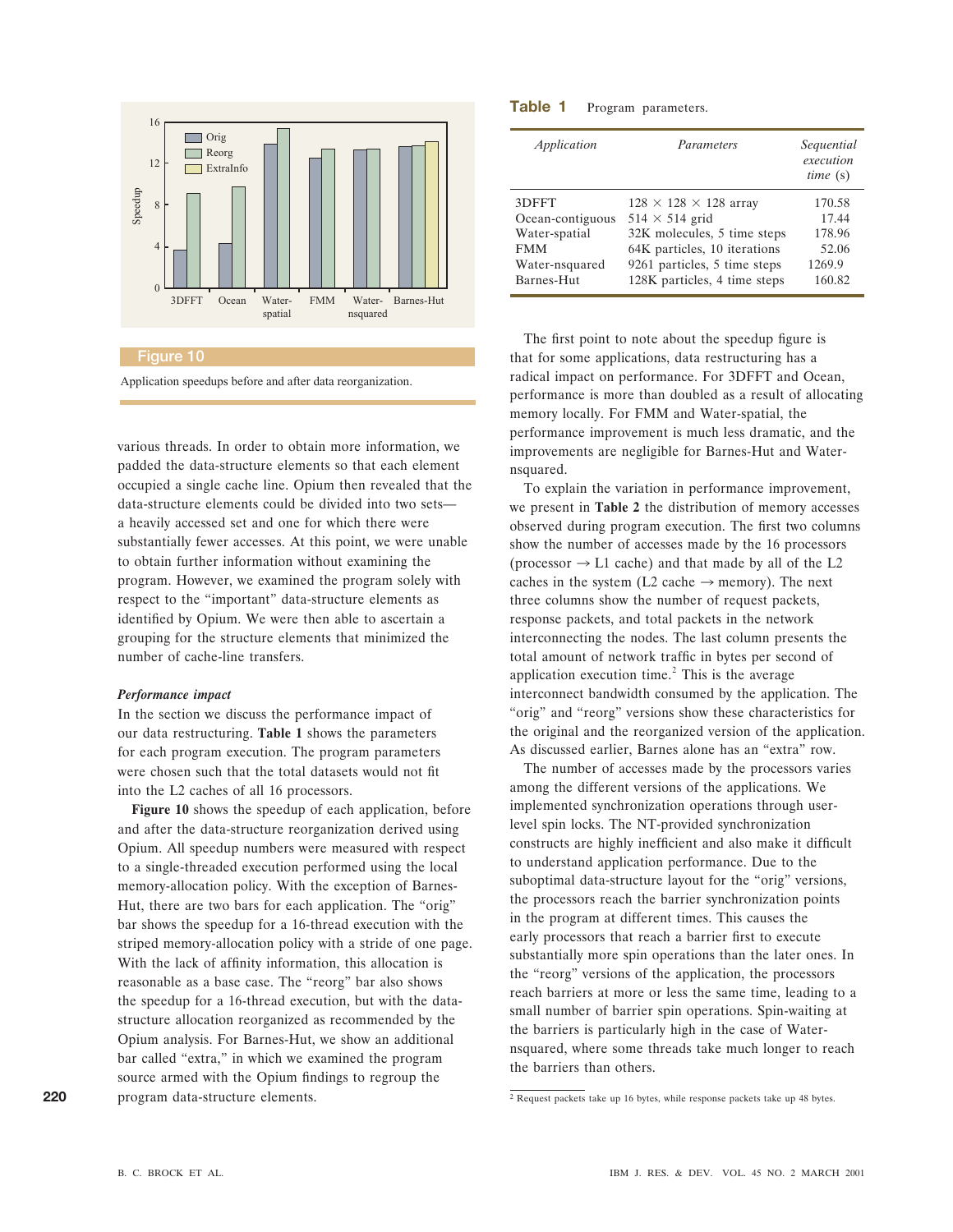| Application    |                        | Memory accesses<br>(in $10^6$ transactions) |                         | Network accesses<br>$(in 10^6$ packets) |                         |                         | Network bandwidth<br>usage |
|----------------|------------------------|---------------------------------------------|-------------------------|-----------------------------------------|-------------------------|-------------------------|----------------------------|
|                |                        | $P \rightarrow L1$                          | $L2 \rightarrow Mem$    | Req                                     | Resp                    | Total                   | (MB/s)                     |
| 3DFFT          | Orig                   | 41967                                       | 408.46                  | 497.89                                  | 308.42                  | 806.31                  | 494.11                     |
|                | Reorg                  | 31867                                       | 374.33                  | 76.38                                   | 59.2                    | 135.58                  | 216.95                     |
| Ocean          | Orig                   | 6339                                        | 31.73                   | 36.98                                   | 23.64                   | 60.62                   | 435.03                     |
|                | Reorg                  | 6016                                        | 28.11                   | 3.58                                    | 1.33                    | 4.91                    | 67.85                      |
| Water-         | Orig                   | 34952                                       | 29.96                   | 28.16                                   | 20.60                   | 48.77                   | 112.11                     |
| spatial        | Reorg                  | 35024                                       | 17.56                   | 3.83                                    | 2.27                    | 6.10                    | 14.61                      |
| <b>FMM</b>     | Orig                   | 19916                                       | 18.96                   | 19.83                                   | 13.86                   | 33.69                   | 237.07                     |
|                | Reorg                  | 19044                                       | 18.50                   | 12.27                                   | 8.24                    | 20.51                   | 152.59                     |
| Water-         | Orig                   | 219836                                      | 31.88                   | 26.79                                   | 19.50                   | 46.29                   | 14.36                      |
| nsquared       | Reorg                  | 219816                                      | 31.95                   | 17.56                                   | 13.54                   | 31.09                   | 9.83                       |
| Barnes-<br>Hut | Orig<br>Reorg<br>Extra | 29534<br>29488<br>29195                     | 24.75<br>24.92<br>22.40 | 26.62<br>21.25<br>17.87                 | 18.19<br>14.70<br>12.04 | 44.80<br>35.95<br>29.92 | 109.32<br>86.90<br>75.99   |

**Table 2** Execution characteristics for all applications.

Our NUMA system uses a directory-based cachecoherence protocol. In a four-node system such as ours, a memory transaction placed on the bus by a processor can give rise to multiple network packets. For example, when a memory location is invalidated by a processor that is not on its home node, up to five network packets could be generated. This is why, in some cases, the number of network packets exceeds the number of memory transactions placed on the buses by the 16 processors.

For all applications, the "reorg" version sends and receives fewer network packets than the "orig" version, illustrating the usefulness of the Opium performance monitor information. For 3DFFT, Ocean, and Waterspatial, the reduction is dramatic. The reduction is more modest for FMM and Barnes-Hut.

Note that a reduction in network traffic does not by itself result in a lower execution time. For 3DFFT and Ocean, the substantial network traffic reductions are matched by corresponding reductions in execution time for the "reorg" version. However, this is not the case for Water-spatial. We need to examine two factors in order to understand this behavior. First, we need to examine the impact of network traffic on the execution time; second, we need to examine the computation-to-communication ratio. It is reasonable to expect that an application with a small ratio of network traffic to memory transactions will not be much affected by a reduction in the (already small) network traffic component. Similarly, it is reasonable to expect that an application that performs a significant amount of computation per network packet will improve only modestly in performance when network traffic is reduced.

**Table 3** illustrates these factors for the applications under study. The first column shows the number of network packets per memory-bus transaction. This metric captures the first factor outlined above. The closer this number is to zero for an original application, the less performance improvement we can expect from reducing network traffic. The next column shows the MFLOPs executed per second (as opposed to retired per second) by the application. The last two columns show the computation-to-communication ratio for each application. Since all of our applications are floating-point intensive, we use a FLOP as the basic unit of computation. We measured these quantities using the processor performance counters. Since the Pentium II processors in our system carry out speculative execution, fewer floating-point operations are retired than are executed by the processor.

Table 3 clearly explains the modest performance improvement for Water-spatial in spite of the dramatic reduction in network traffic. While the reduction in network traffic is several factors more than that for 3DFFT, and the number of network packets per memory transaction is comparable, Water-spatial executes substantially more floating-point operations per network packet and memory transaction. Thus, even though we were able to reduce the network traffic using the Opium performance monitor, the bottleneck for this application is the computation overhead, not the communication overhead. The lack of any performance improvement for Water-nsquared, FMM, and Barnes-Hut is also explained by the measured data. These applications execute such a large number of floating-point operations per memory transaction (or network packet) that the reduction in network traffic brings out no change in performance.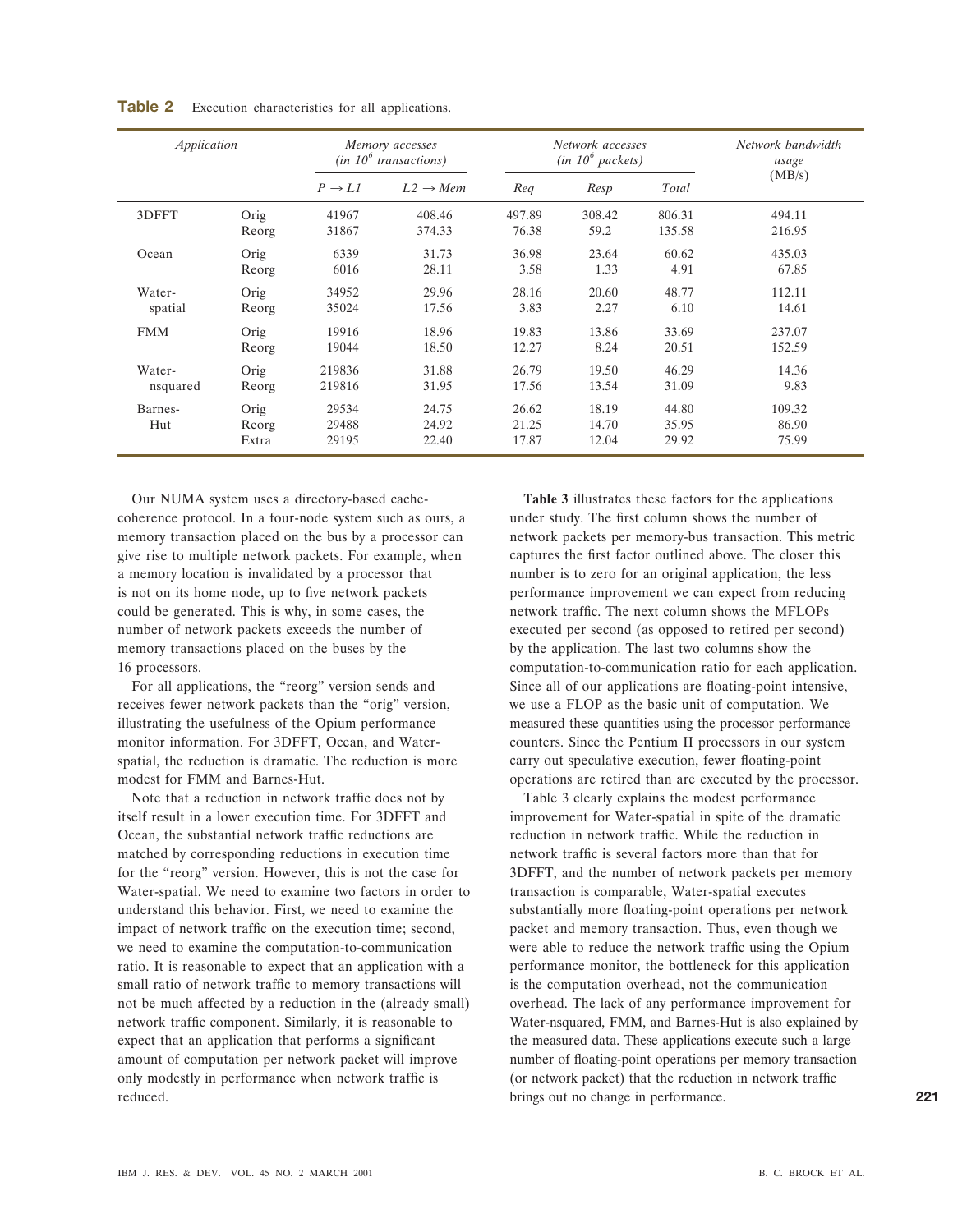| Application    |       | Network packets per<br>memory transaction | <b>MFLOPs</b><br>per second | MFLOPs per $10^6$<br>memory transactions | MFLOPs per $106$<br>network packets |
|----------------|-------|-------------------------------------------|-----------------------------|------------------------------------------|-------------------------------------|
| 3DFFT          | Orig  | 1.97                                      | 9.01                        | 1.07                                     | 0.54                                |
|                | Reorg | 0.36                                      | 20.65                       | 1.16                                     | 3.21                                |
| Ocean          | Orig  | 1.91                                      | 4.49                        | 0.75                                     | 0.39                                |
|                | Reorg | 0.17                                      | 7.01                        | 0.84                                     | 4.81                                |
| Water-spatial  | Orig  | 1.63                                      | 52.27                       | 32.10                                    | 19.72                               |
|                | Reorg | 0.35                                      | 57.64                       | 54.77                                    | 157.67                              |
| <b>FMM</b>     | Orig  | 1.78                                      | 42.72                       | 18.66                                    | 10.50                               |
|                | Reorg | 1.11                                      | 46.12                       | 19.12                                    | 17.25                               |
| Water-nsquared | Orig  | 1.45                                      | 55.74                       | 151.41                                   | 104.27                              |
|                | Reorg | 0.97                                      | 55.86                       | 151.07                                   | 155.25                              |
| Barnes-Hut     | Orig  | 1.81                                      | 19.96                       | 11.37                                    | 6.28                                |
|                | Reorg | 1.44                                      | 20.17                       | 11.29                                    | 7.83                                |
|                | Extra | 1.34                                      | 20.69                       | 12.56                                    | 9.41                                |

**Table 3** Interconnect vs. memory bus traffic and computation vs. communication ratios.

## *Effects of local-memory contention on application performance*

We ran several applications with a limited number of threads (four) using different configurations. In one configuration, all threads are placed in the same node. In a second configuration, the threads are distributed over two nodes, such that each node has two threads. And in the third configuration, the threads are distributed over four nodes, such that each node has one thread running. For some applications, the local-memory bandwidth limited the performance of the versions where all threads were colocated in the same node. A detailed study of the experiments is available elsewhere [16]. The general conclusion that we drew from this study is that when the applications are modified to intelligently use RSets and the information collected from the performance card, remote-memory accesses on the ccNUMA configurations have less of an effect. Therefore, the individual threads benefit from having less contention for local memory in configurations where there are one or two threads per node. This result confirms our earlier conclusion about the need for having a smaller number of processors per node, with more nodes connected over the interconnecting switch.

#### *Web-serving performance*

We used an industry-standard benchmark to measure the performance of the ccNUMA prototype when it is operating as a Web server. The benchmark consists of a mix of static and dynamic data requests in a 7 to 3 ratio. During the tests, each SMP node was equipped with four 100Mb/s Ethernet network cards and four local 9GB SCSI disks. We used the software striping facility of Windows NT to provide better bandwidth for the benchmark

logging. Logging was performed on a file system that was striped over two disks, while the benchmark data were stored in a file system that was striped over the other two disks. Throughout the test, the network load was observed, and in all measurements, it never reached saturation nor was the performance network bound.

The experimental setup consists of a 100Mb/s switched Ethernet network with 48 workstations serving as the clients for the purpose of the benchmark. Each client was equipped with a 400-MHz Intel Pentium II processor and 128 MB of main memory. All clients ran Windows NT 4.0, the Terminal Server Edition with Service Pack 3, build 1381. The Web-server benchmark used the Internet Information Server, Microsoft's built-in Web server. We incorporated all optimizations into the system's registry, as recommended by Microsoft.

**Figure 11** shows the performance of the Web-serving benchmark, measured in number of HTTP connections per second. The results are shown for four points, representing one node (SMP basic performance), two nodes (eight processors and 2 GB of RAM only), three nodes (12 processors and 3 GB of RAM), and four nodes (the fully configured NUMA system with 16 processors and 4 GB of RAM). The results show that the scalability of the system with respect to the Web benchmark is adequate but not compelling. In particular, increasing the number of processors from 8 to 12 results in an increase of only 100 connections, and a similar increase in performance occurs when the number of processors rises from 12 to 16. We then analyzed the performance by running the same benchmark with different configurations in order to understand the causes of these problems.

**Figure 12** shows the results of running the benchmark for the basic SMP but with different numbers of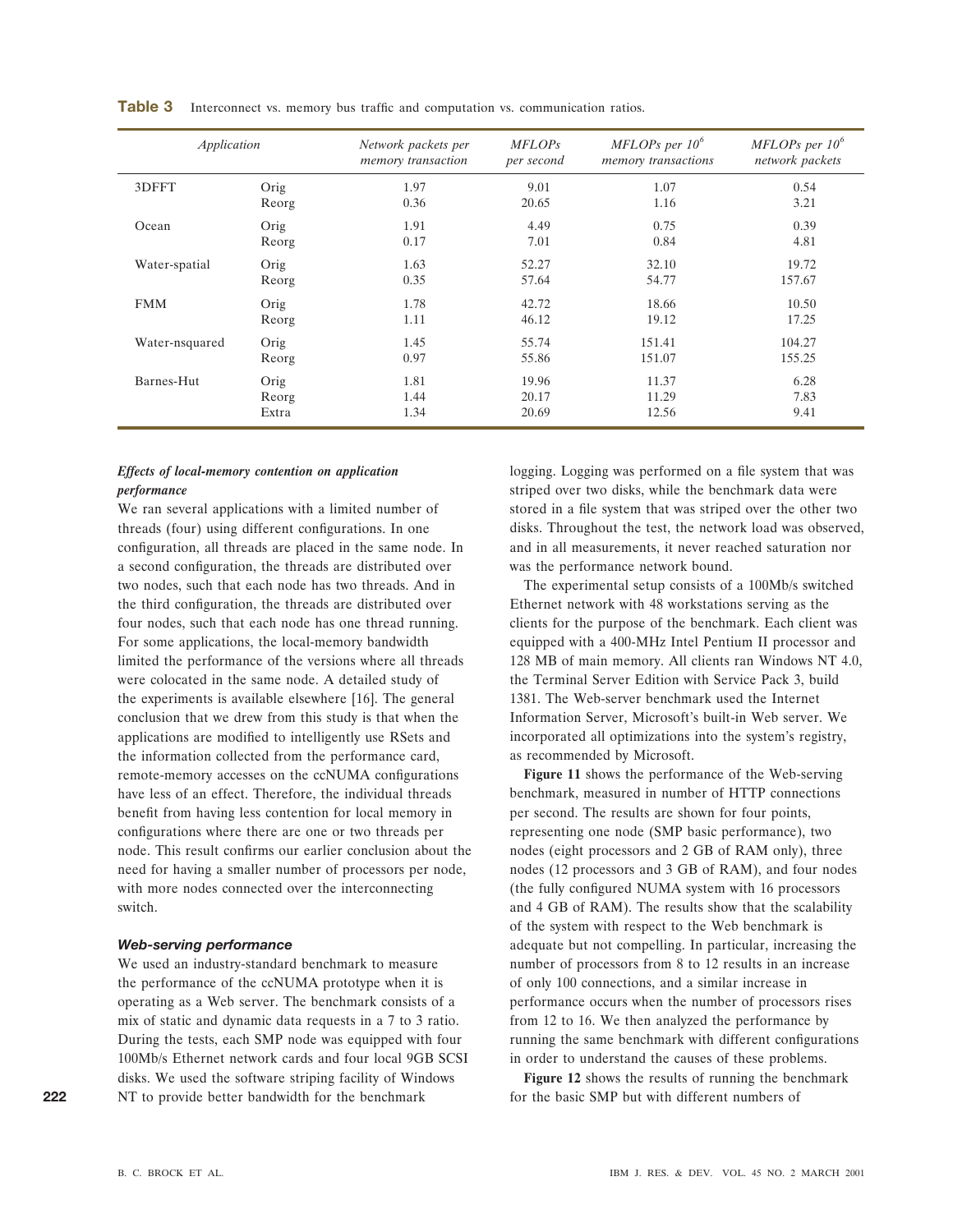processors. The results show that the performance of the basic SMP does not scale, and we attribute this problem to the poor local-memory bandwidth and the resulting contention that occurs when the number of processors increases on the same local bus. As can be seen from the figure, the basic configuration scales only from one to two processors. This is similar to the results from the synthetic benchmarks showing the scalability of the memory bandwidth of the basic architecture.

To confirm that the performance is limited by localmemory bandwidth, we conducted an experiment in which the number of processors per node is reduced. As expected, the reduction in local-memory contention improved performance for the same number of processors. That is, a ccNUMA architecture containing one processor per node (for a total of four processors) outperforms an SMP, despite having processors sharing data across the ccNUMA switch. We ran similar experiments for two ccNUMA systems containing eight processors, with all eight processors coming from two nodes in one configuration and from four nodes in the other. The results confirm the superiority of the configuration with fewer processors per node, despite the fact that more remote memory access occurs. These results are in line with those of the synthetic benchmarks and the Splash-II benchmarks. They certainly suggest a fresh look at how Intel-based ccNUMA systems should be constructed. Note that throughout the performance evaluation for the Web workloads, the main memory was never saturated, and in fact it never reached more than 300 MB per node in any configuration.

## **7. Related work**

Commercial interest in ccNUMA increased with the demonstration of the practicality of cache coherence through an interconnect, and the performance limitations of SMP systems. Several research projects contributed to this interest, including the Stanford DASH [18] and FLASH [19] machines, the MIT Alewife [20] machine, and the University of Toronto NUMAchine [21]. Chapter 8 of the famous text on computer architecture [3] by Hennessy and Patterson provides a general discussion of cache-coherent architecture, while the book by Pfister [1] is a survey of a variety of architectures including NUMA and various types of clusters. The recent text by Culler et al. [22] offers the most detailed textbook coverage of the topic of which we are aware, including not only the hardware and software aspects of SMP and ccNUMA systems but also the performance-evaluation techniques that are applied to them.

The research efforts have been accompanied by extensive commercialization of ccNUMA machines, including systems such as the Silicon Graphics Origin\*\* [7], the IBM NUMA-Q<sup>\*</sup> [5], the Data General Aviion<sup>\*\*</sup>



#### **Figure 11**







2500 and NUMALiiNE\*\* [4], HP nuSMP series, and the Unisys ES7000 Series [8]. Our hardware prototype is based on an extension of the Fujitsu Synfinity interconnect used in Fujitsu's Teamserver [9]. It is worth observing that our work began prior to IBM's acquisition of Sequent and, unlike the Sequent product line, is based on the extension of standard high-volume server hardware rather than the engineering of a NUMA-specific system.

Our hardware includes the Opium card in each node of our prototype. At a high level the measurement facilities of the Opium are similar to those of the Princeton SurfBoard, although the overall environments are quite different. In particular, the Princeton board was developed for the SHRIMP project, which implements an abstraction of distributed shared memory over a cluster system rather than a ccNUMA system [23, 24]. However, both share the overall goal of understanding the communication pattern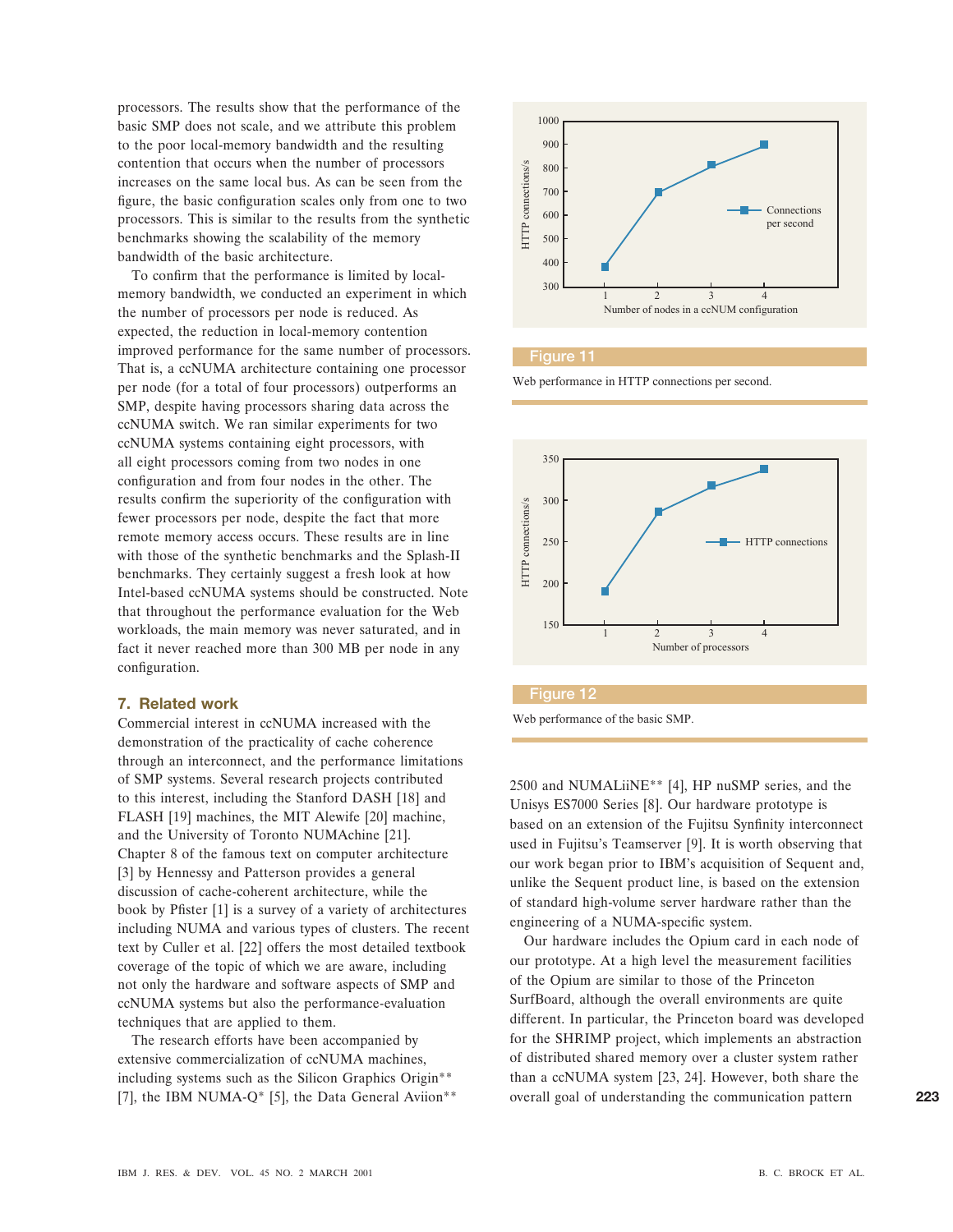between the nodes of the system using data gathered during program execution by a noninvasive hardware probe.

Unlike most studies of ccNUMA machines, we use Windows NT 4 as one of the operating systems, and indeed, as the primary focus of our work. While UNIX is still the most commonly studied operating system on such machines, a number of recent systems, including the Sequent NUMA-Q and the Fujitsu system that our hardware extends, support Windows NT. However, Windows NT lacks some of the affinity support that we find to be necessary for good application scalability on a ccNUMA, and our work demonstrates the general need for affinity scheduling for processes and memory.

The programs that we study and whose performance we attempt to improve are taken from the Splash-II parallel processing benchmark [17], which is commonly used in both experimental and simulation studies. However, these are by no means the only types of applications of interest, and there have recently been a number of studies undertaken that use more commercially oriented benchmarks [25, 26] such as those from the Transaction Processing Performance Council [27].

This study uses the data collected using our instrumentation hardware to improve the overall locality of the programs being run through optimization of the source code. In this, it parallels some of the research on profile-based optimization. Our work relies on manually using the data to improve the source code of the application, in contrast to the Morph environment [28].

The synthetic benchmark study reported here uses a subset of a suite of programs developed as a derivative of the Hbench-OS suite of programs from Harvard, which were used in a decompositional study of system performance by Aaron Brown [29]. These, in turn, were based on a predecessor suite of programs, Lmbench [15]. However, all of the previous work was done on UNIX or UNIX-like systems, and all of it was restricted to singlestream and single-threaded tests. Our work includes a port to the native Win32 interfaces of Windows NT, the use of our affinity support, and the introduction of multi-stream tests to measure the effects of contention.

# **8. Conclusions**

We have described our experience with building an Intelbased ccNUMA system using commodity hardware and software components, with a small add-on to scale a system that was built for an eight-way configuration to a 16-way ccNUMA one. Our results point out that the local-memory bandwidth often limits the scalability in performance; one would expect the effects of remotememory accesses to dominate. According to our study, a good design point for future systems would be to reduce

the number of processors connected directly by a bus within a node, but to increase the number of nodes connected by the switch.

Our design included an innovative hardware–software approach for application tuning, based on a hardware assist in the form of a performance-monitoring card, and a software library implementing a new abstraction called the RSet. The card provides a nonintrusive means for collecting performance data about applications, and we have shown that its use has been successful in optimizing several applications. The RSet abstraction, on the other hand, allows the programmer to specify affinity and express control over resource allocation in a hardwareindependent manner. The implementation of the concept on top of Windows NT used a device-driver interface along with concealing the true amount of memory from the system. This combination allowed applications to directly control the data placement without having to modify the operating system source code. We have also implemented basic support for partitioning, both static and dynamic, and ported two other operating systems to the hardware.

In retrospect, the simplicity of the design and building on top of existing hardware and software components allowed a team of relatively small size to conduct the work described in this paper for a period of about two years. The resulting performance was not ideal, but it was more than adequate for several applications, including commercially oriented Web serving. Ultimately, such machines are desirable for the ease of system management, workload consolidation and isolation, and the ability to partition the hardware to fit installation needs. We believe that the approach used in this experiment should be considered as a serious option for situations in which time to market and costs are of paramount importance and performance requirements are not too stringent. This provides an interesting design point with respect to price–performance tradeoffs.

#### **Acknowledgments**

We are indebted to many individuals for their support and encouragement, including David Bradley, Steven Depp, Patricia Genovese, Peter Hortensius, Thomas Jeremiah, and Joseph McGovern from the IBM Personal Systems Institute; and Rick Harper, Richard Oehler, Basil Smith, and Marc Snir from IBM Research. Tim Biesecker, Willie Jimenez, Marisa Mace, and Bain Weinberger from the Austin Research Laboratory provided technical and administrative support. We also received valuable technical support from Jeff Smith in preparing our Windows NT port. Finally, we would like to thank HAL Computers (a unit of Fujitsu) for the MCU hardware and the excellent support that we received.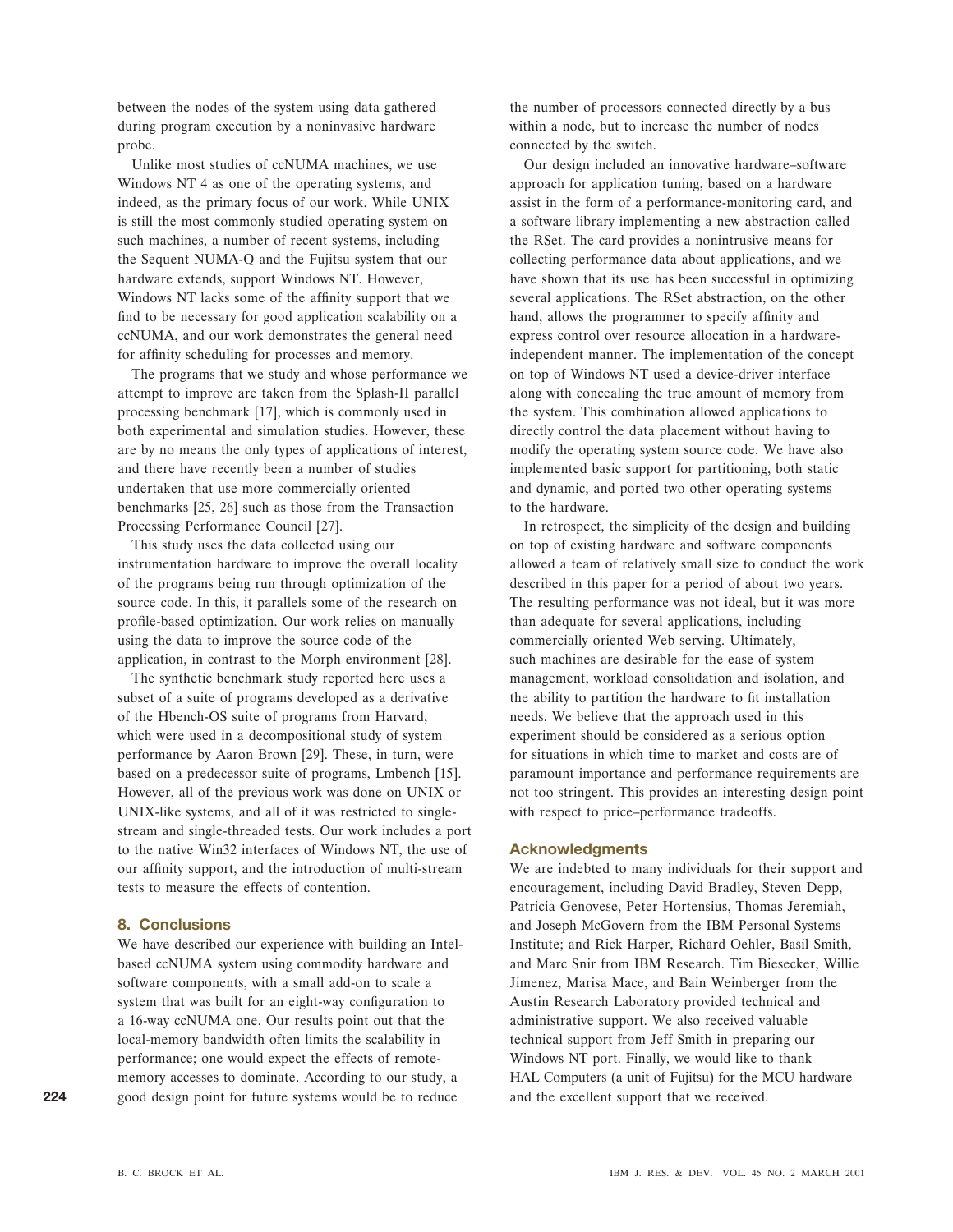\*Trademark or registered trademark of International Business Machines Corporation.

\*\*Trademark or registered trademark of Microsoft Corporation, Intel Corporation, The Santa Cruz Operation, Inc., Fujitsu Ltd., The Open Group, Silicon Graphics, Inc., or Data General Corporation.

#### **References**

- 1. G. F. Pfister, *In Search of Clusters*, Second Edition, Prentice-Hall, Inc., Englewood Cliffs, NJ, 1998.
- 2. D. Solomon, *Inside Windows NT*, Second Edition, Microsoft Press, Redmond, WA, 1998.
- 3. J. L. Hennessy and D. A. Patterson, *Computer Architecture: A Quantitative Approach*, Second Edition, Morgan Kaufmann Publishers, San Francisco, 1996.
- 4. Data General, "Data General's NUMALiiNE Technology: The Foundation for the AV 25000 Server," *http://www.dg.com/numa*.
- 5. T. Lovett and R. Clapp, "STiNG: A CC-NUMA Computer System for the Commercial Marketplace," *ISCA '96*, *Proceedings of the 23rd Annual IEEE International Symposium on Computer Architecture*, 1996, pp. 308–317.
- 6. J. Laudon and D. Lenoski, "The SGI Origin: A ccNUMA Highly Scalable Server," *ISCA '97*, *Proceedings of the 24th Annual IEEE International Symposium on Computer Architecture*, 1997, pp. 241–251.
- 7. Silicon Graphics Corporation, "Origin 3000," *http://www.sgi.com/origin/3000*.
- 8. UNISYS Corporation, "ES7000 Series," *http://www.unisys.com/hw/servers/enterprise/7000/default.asp*.
- 9. W. Weber, S. Gold, P. Helland, T. Shimizu, T. Wicki, and W. Wilcke, "The Synfinity Interconnect Architecture: A Cost-Effective Infrastructure for High-Performance Servers," *ISCA '97*, *Proceedings of the 24th Annual IEEE International Symposium on Computer Architecture*, 1997, pp. 253–262.
- 10. J. B. Chen, "The Impact of Software Structure and Policy on CPU and Memory System Performance," Ph.D. Thesis; available as *Technical Report CMU-CS-94-145*, School of Computer Science, Carnegie Mellon University, Pittsburgh, 1994.
- 11. J. K. Flanagan, B. Nelson, J. Archibald, and K. Grimsrud, "Bach: BYU Address Collection Hardware: the Collection of Complete Traces," *Proceedings of the 6th International Conference on Modeling Techniques and Tools for Computer Performance Evaluation*, Edinburgh, Scotland, September 1992, pp. 51–65.
- 12. B. Verghese, S. Devine, A. Gupta, and M. Rosenblum, "Operating System Support for Improving Data Locality on CC-NUMA Compute Servers," *Proceedings of the 7th International Conference on Architectural Support for Programming Languages and Operating Systems*, 1996, pp. 279–289.
- 13. J. P. Singh, W.-D. Weber, and A. Gupta, "SPLASH: Stanford Parallel Applications for Shared-Memory," *Computer Architecture News* **20,** No. 1, 5–44 (1992).
- 14. A. B. Brown and M. I. Seltzer, "Operating System Benchmarking in the Wake of lmbench: A Case Study of the Performance of NetBSD on the Intel x86 Architecture," *Proceedings of the 1997 ACM SIGMETRICS International Conference on the Measurement and Modeling of Computer Systems*, June 1997.
- 15. L. McVoy and C. Staelin, "lmbench: Portable Tools for Performance Analysis," *Proceedings of the 1996 USENIX Technical Conference*, January 1996, pp. 279–294.
- 16. B. Brock, G. Carpenter, E. Chiprout, E. Elnozahy, M. Dean, D. Glasco, J. Peterson, R. Rajamony, F. Rawson, R. Rockhold, and A. Zimmerman, "Windows NT in a

ccNUMA System," *Proceedings of the 3rd USENIX Windows NT Symposium*, 1999, pp. 61–72.

- 17. S. C. Woo, M. Ohara, E. Torrie, J. P. Singh, and A. Gupta, "The SPLASH-2 Programs: Characterization and Methodological Considerations," *ISCA '95*, *Proceedings of the 22nd Annual IEEE International Symposium on Computer Architecture*, 1995, pp. 24–36.
- 18. D. E. Lenoski and W. Weber, *Scalable Shared-Memory Multiprocessing*, Morgan Kaufmann Publishers, San Francisco, 1995.
- 19. J. Kuskin, D. Ofelt, M. Heinrich, J. Heinlein, R. Simoni, K. Gharachorloo, J. Chapin, D. Nakahira, J. Baxter, M. Horowitz, A. Gupta, M. Rosenblum, and J. Hennessy, "The Stanford FLASH Multiprocessor," *ISCA '94*, *Proceedings of the 21st Annual IEEE International Symposium on Computer Architecture*, 1994, pp. 302–313.
- 20. A. Agarwal, R. Bianchini, D. Chaiken, K. L. Johnson, D. Kranz, J. Kubiatowicz, B. H. Lim, K. Mackenzie, and D. Yeung, "The MIT Alewife Machine: Architecture and Performance," *ISCA '95*, *Proceedings of the 22nd Annual IEEE International Symposium on Computer Architecture*, June 1995, pp. 2–13.
- 21. A. Grbic, S. Brown, S. Caranci, R. Grindley, M. Gusat, G. Lemieux, K. Loveless, N. Manjikian, S. Srbljic, M. Stumm, Z. Vranesic, and Z. Zilic, "Design and Implementation of the NUMAchine Multiprocessor," *Proceedings of the 35th IEEE Design Automation Conference*, June 1998, pp. 66–69.
- 22. D. E. Culler, J. P. Singh, and A. Gupta, *Parallel Computer Architecture: A Hardware/Software Approach*, Morgan Kaufmann Publishers, San Francisco, 1999.
- 23. Y. Zhou, L. Iftode, and K. Li, "Performance Evaluation of Two Home-Based Lazy Release Consistency Protocols for Shared Virtual Memory Systems," *Oper. Syst. Rev.* **30,** 75–88 (1996).
- 24. S. C. Karlin, D. W. Clark, and M. Martonosi, "SurfBoard—A Hardware Performance Monitor for SHRIMP," *Technical Report TR-596-99*, Princeton University, Princeton, NJ, 1999.
- 25. K. Keeton, D. A. Patterson, Y. Q. He, R. C. Raphael, and W. E. Baker, "Performance Characterization of a Quad Pentium Pro SMP Using OLTP Workloads," *ISCA '98*, *Proceedings of the 25th Annual IEEE International Symposium on Computer Architecture*, 1998, pp. 15–26.
- 26. P. Ranganathan, K. Gharachorloo, S. V. Adve, and L. A. Barroso, "Performance of Database Workloads on Shared-Memory Systems with Out-of-Order Processors," *Proceedings of the 8th International Conference on Architectural Support for Programming Languages and Operating Systems*, 1998, pp. 307–318.
- 27. Transaction Processing Performance Council, *http://www.tpc.org*.
- 28. X. Zhang, Z. Wang, N. Gloy, J. B. Chen, and M. D. Smith, "System Support for Automatic Profiling and Optimization," *Oper. Syst. Rev.* **31,** 15–26 (1997).
- 29. A. B. Brown, "A Decompositional Approach to Computer Systems Performance Evaluation," B.A. Thesis, Harvard University, Cambridge, MA, April 1997.

*Received September 11, 2000; accepted for publication April 3, 2001*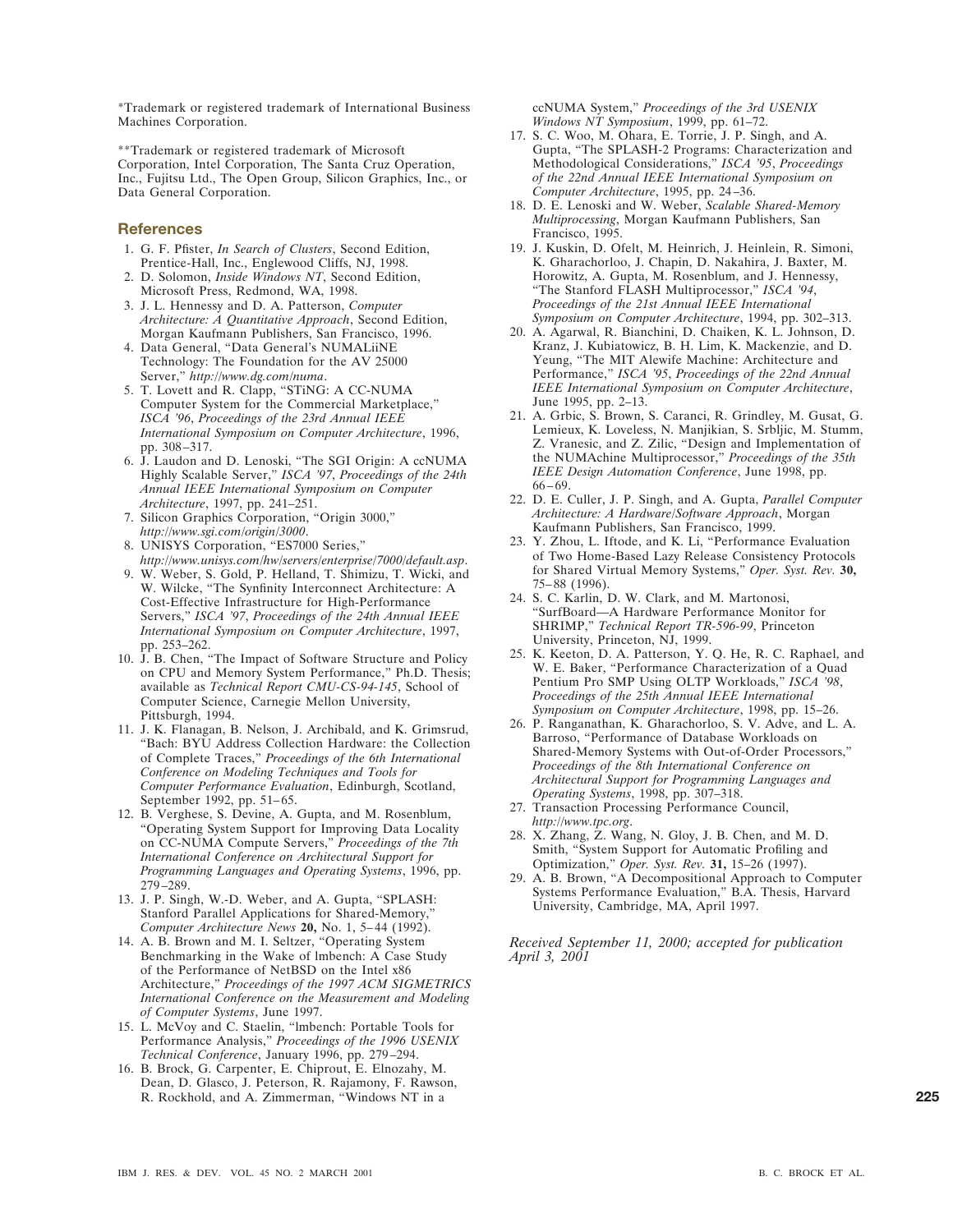**Bishop C. Brock** *IBM Research Division, Austin Research Laboratory, 11400 Burnet Road, Austin, Texas 78758 (bcbrock@us.ibm.com).* Mr. Brock is a Research Staff Member in the Tools and Technology Department of the IBM Austin Research Laboratory. He received an M.S. degree in computer science from the University of Texas at Austin in 1987 and joined IBM in 1997. Mr. Brock has co-authored numerous publications in the areas of automated reasoning, formal verification of hardware, and system design; he has filed several patents related to hardware performance monitoring, security, and power-management techniques for servers and embedded systems.

**Gary D. Carpenter** *IBM Research Division, Austin Research Laboratory, 11400 Burnet Road, Austin, Texas 78758 (carpentg@us.ibm.com).* Mr. Carpenter is a Research Staff Member at the IBM Austin Research Laboratory. He joined IBM in 1983 after receiving a B.S. degree in electrical engineering from the University of Kentucky. Since joining IBM Mr. Carpenter has worked in the areas of hardware system architecture, system design, and analog circuit and logic design. Currently his focus is research on energy-efficient circuits, processors, and systems.

**Eli Chiprout** *Intel Corporation, 5000 W. Chandler Boulevard, Chandler, Arizona 85226.* Dr. Chiprout is a Senior Staff CAD Engineer in the Desktop Products Group in Austin, Texas, and Chandler, Arizona. He has worked in the areas of computer-aided design for advanced circuits, numerical algorithms, microprocessor design, and operating systems. Dr. Chiprout has received an IBM Research Recognition Award; he is the author of a book and multiple journal and conference papers.

**Mark E. Dean** *IBM Research Division, Thomas J. Watson Research Center, P.O. Box 218, Yorktown Heights, New York 10598 (deanm@us.ibm.com).* Dr. Dean is currently Vice President of Systems in IBM Research. He is responsible for the research and application of systems technologies from circuits to operating environments. Dr. Dean is a member of the National Academy of Engineering and an IBM Fellow. His most recent awards include the Black Engineer of the Year Award, the NSBE Distinguished Engineer Award, and induction into the National Inventors' Hall of Fame. He has more than 30 patents or patents pending. Dr. Dean received a B.S.E.E. degree from the University of Tennessee in 1979, an M.S.E.E. degree from Florida Atlantic University in 1982, and a Ph.D. in electrical engineering from Stanford University in 1992.

**Philippe L. De Backer** *IBM Research Division, Austin Research Laboratory, 11400 Burnet Road, Austin, Texas 78758 (pdb@austin.ibm.com).* Mr. De Backer is a member of the Research Staff of the IBM Austin Research Laboratory. He received an engineering degree at L'Ecole Centrale des Arts et Manufactures de Paris and joined IBM in France. Mr. De Backer has worked on AIX; he joined IBM Research in 2000.

**Elmootazbellah N. Elnozahy** *IBM Research Division, Austin Research Laboratory, 11400 Burnet Road, Austin, Texas 78758 (mootaz@us.ibm.com).* Dr. Elnozahy received his Ph.D. in computer science from Rice University in 1993. From 1993

to 1997 he served as an Assistant Professor at Carnegie Mellon University. In 1997, he joined the IBM Austin Research Laboratory, where he currently manages the System Software Department. His research interests include distributed computing, fault tolerance, networking, and operating systems. He holds three patents and has published more than 25 papers on distributed systems. His research in fault tolerance and reliable file systems has influenced several industrial products.

**Hubertus Franke** *IBM Research Division, Thomas J. Watson Research Center, P.O. Box 218, Yorktown Heights, New York 10598 (frankeh@us.ibm.com).* Since 1993 Dr. Franke has been a Research Staff Member at the IBM Thomas J. Watson Research Center, where he currently manages the Enterprise Linux group. He contributed to the IBM SP2 system software and architecture, the K42 operating system, the development of Linux for highly scalable architectures, and the MXT Linux support. Dr. Franke has received multiple IBM Outstanding Technical Achievement and Outstanding Innovation Awards, and he has published more than 50 papers and 13 patents. He received a first-in-class Diplom. in Informatik from the Technical University of Karlsruhe, Germany, in 1987 and a Ph.D. degree in electrical engineering from Vanderbilt University in 1992. His research interests include architectures and operating systems for highly scalable systems, distributed systems, and system security. He is a member of the IEEE.

**Mark E. Giampapa** *IBM Research Division, Thomas J. Watson Research Center, P.O. Box 218, Yorktown Heights, New York 10598 (giampapa@us.ibm.com).* Mr. Giampapa is a member of the Scalable Parallel Systems Department, where he holds a technical leadership position in the design and development of a parallel operating environment for a massively scalable parallel ultracomputer. After graduating from Columbia University with a bachelor's degree in computer science in 1984, he joined IBM Research to work in the areas of collaborative and distributed processing, and has focused his research on distributed-memory and sharedmemory parallel architectures and operating environments. Mr. Giampapa has received three IBM Outstanding Technical Achievement Awards for his work in distributed processing, simulation, and parallel operating systems. He holds ten patents, with several pending, and has published ten papers on the subject.

**David Glasco** *Newisys, Inc., 11612 Bee Caves Road, Austin, Texas 78738 (david.glasco@newisys.com)*. Dr. Glasco received his Ph.D. in electrical engineering from Stanford University in 1994. He has worked in the areas of highly scalable machine architectures, ccNUMA protocol development, microprocessor design, and system architecture. He is the author of multiple conference papers and holds several U.S. patents.

**James L. Peterson** *IBM Research Division, Austin Research Laboratory, 11400 Burnet Road, Austin, Texas 78758 (peterson@austin.ibm.com).* Dr. Peterson is a member of the Research Staff of the IBM Austin Research Laboratory. He received a Ph.D. from Stanford University in 1974 and then joined the Department of Computer Sciences of the University of Texas at Austin. Dr. Peterson joined IBM in 1989. He has published four books (including the popular *Operating Systems Principles* textbook) and a number of papers on computers, software, algorithms, and systems.